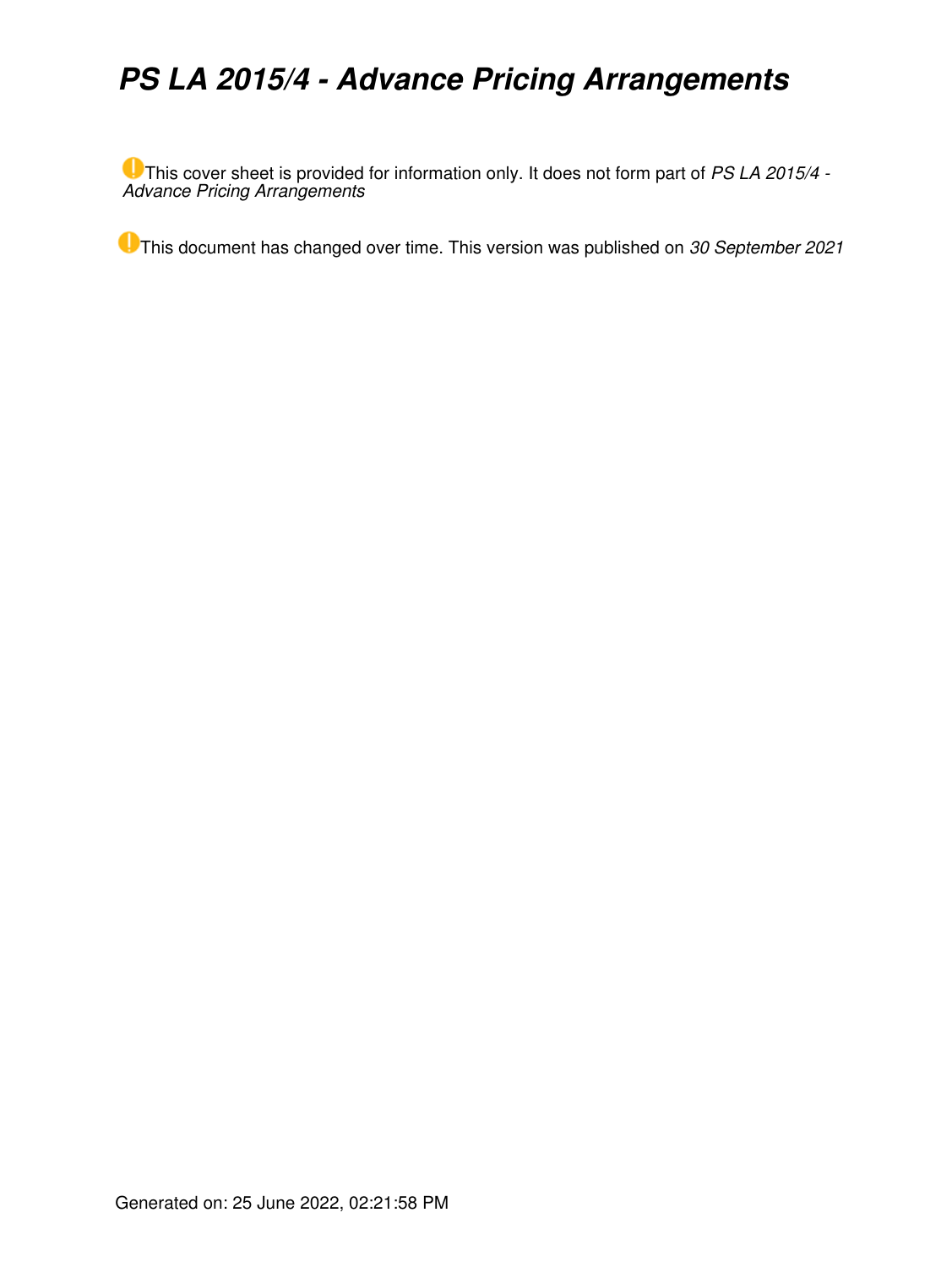

# PS LA 2015/4 **Advance Pricing Arrangements**

# This Law Administration Practice Statement provides guidance to staff on Advance Pricing Arrangements.

*This Practice Statement is an internal ATO document and is an instruction to ATO staff.*

*Taxpayers can rely on this Practice Statement to provide them with protection from interest and penalties in the following way. If a statement turns out to be incorrect and taxpayers underpay their tax as a result, they will not have to pay a penalty. Nor will they have to pay interest on the underpayment provided they reasonably relied on this Practice Statement in good faith. However, even if they don't have to pay a penalty or interest, taxpayers will have to pay the correct amount of tax provided the time limits under the law allow it.*

## **1. What this Practice Statement is about**

1A. This Practice Statement sets out the Commissioner's practice and procedures and provides guidance to ATO staff in dealing with requests from taxpayers to enter into an advance pricing arrangement (APA).

1B. While this Practice Statement deals primarily with APA requests covering cross-border dealings between separate entities, ATO staff are to apply the principles in this Practice Statement to requests for APAs involving the attribution of profits to permanent establishments.

# **2. What is an APA?**

## 2A. An APA is: [1](#page-1-0)

an arrangement that determines, in advance of controlled transactions, an appropriate set of criteria (e.g. method, comparables and appropriate adjustments thereto, critical assumptions as to future events) for the determination of the transfer pricing for those transactions over a fixed period of time.

An APA is entered into by:

- in the case of a unilateral APA, the ATO and the taxpayer
- in the case of a bilateral APA, the competent authority (CA) of the relevant tax administration and the ATO CA
- in the case of a multilateral APA, the CA of each of the relevant administrations and the ATO CA.

2B. An APA deals with conditions operating between entities that satisfy the cross-border test in subsection 815-120(3) of the *Income Tax Assessment Act 1997* (cross-border dealings). The term of an APA will usually be between three and five years.

# **3. What is the context for entering into APAs?**

3A. Many Australian-based entities participate regularly in the ever-evolving dynamic market that is world trade. Multinational entities and cross-border dealings are critical to this global dynamic. As a necessary consequence, there has been an increasing focus and emphasis on transfer pricing and its impacts for revenue authorities. The ATO recognises that taxpayers face transfer pricing risks internationally and domestically. In particular, Australian-based taxpayers face transfer pricing risks given Australia's transfer pricing rules are self-executing as part of the self-assessment regime.

3B. Charged with administering Australia's tax system, the ATO also faces risks posed by profit shifting and transfer pricing. By entering into APAs, the ATO places an explicit emphasis on assuring Australia's tax base by working with Australian-based taxpayers to ensure corporate profits are reflective of the true economic contribution made by the Australian-based enterprise.

3C. The ATO and most taxpayers will seek to manage and mitigate their respective transfer pricing risks. APAs provide an opportunity for all parties, on a prospective basis, to mutually manage and mitigate transfer pricing risks. The APA should be a practical and commercial outcome for the Australian entity and for the ATO having regard to the totality of the cross-border dealings between the entities involved, while also achieving an outcome that is consistent with the transfer pricing legal framework.

3D. ATO staff are to be mindful of this context during the APA process, including reviews of Annual Compliance Reports (ACRs). For the ATO, APAs are a mechanism for mutual management and mitigation of risk by providing taxpayers and the ATO alike with greater certainty for covered dealings during the term of the APA.

<span id="page-1-0"></span><sup>1</sup> Paragraph 4.134 of the *OECD Transfer Pricing Guidelines for Multinational Enterprises and Tax Administrations 2017*.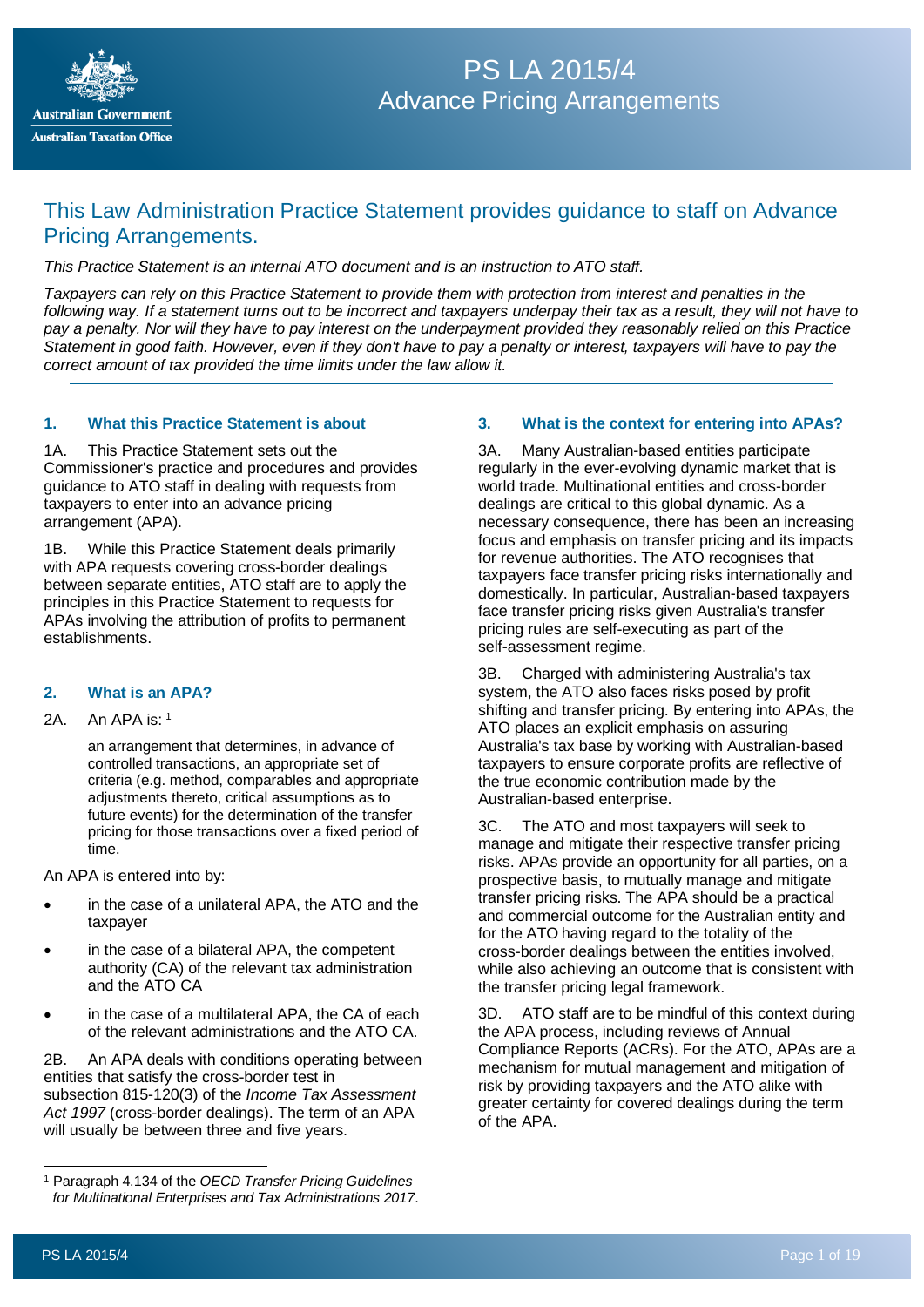# **4. Why enter into an APA?**

4A. As indicated in section 3 of this Practice Statement, parties enter into APAs for various reasons but primarily to mitigate risk. In so doing, the ATO commits to fostering constructive working relationships with mutual trust through early engagement, full and frank disclosure and negotiation in a cooperative environment.

4B. APAs also provide tangible benefits by decreasing the costs of compliance over the term of an APA. In this way, APAs contribute to government efforts to reduce red tape.

4C. APAs are a pragmatic strategy that foster cooperative tax compliance and prevent escalation of transfer pricing issues into disputes. An APA channels resources towards a preventative mechanism rather than a reactive one, such as an audit. Hence, an APA delivers further cost savings to the tax system.

4D. APAs are part of the ATO's:

- focus on proper tax administration
- program of providing taxpayers with advice, and
- maintaining tax system integrity through its assurance work.

4E. APAs give taxpayers the opportunity to reach agreement with the ATO on the method of application of the arm's length principle to their covered cross-border dealings on a prospective basis. APAs can assure the ATO that the taxpayer's actual conditions, in respect of which the commercial or financial relations operate, are consistent with the arm's length conditions on a prospective basis.

4F. Entering into bilateral or multilateral APAs minimises the potential for double taxation, reduces the need to enter Mutual Agreement Procedure (MAP) negotiations to eliminate economic double taxation, and provides greater certainty for all stakeholders.

4G. ATO staff are to tailor an APA to address the taxpayer's circumstances in a practical way with a view to providing the taxpayer with certainty as to their Australian tax position in relation to their covered cross-border dealings.

#### **5. What mutual expectations are there in developing APAs?**

5A. The APA process is a cooperative one, requiring mutual trust between the parties to achieve an effective outcome. In building that mutual trust as part of a constructive relationship, expectations that stakeholders may have of each other include:

- all parties will cooperate fully with each other, including undertaking open and ongoing dialogue in the development of the APA
- each APA request will be treated on its merits according to its own facts
- each party will act transparently, in particular each party is to disclose all relevant and material facts
- each party will provide prompt and complete replies to any reasonable queries.

5B. ATO staff are to approach APA requests on this basis. The mutual expectations in paragraph 5A of this Practice Statement extend to the resolution of collateral issues (refer to section 13 of this Practice Statement).

5C. If these mutual expectations are not met, it may be appropriate for the ATO to withdraw from the APA process.

## **6. What makes the ATO more likely to enter into an APA?**

6A. ATO staff are to consider each APA request having regard to all the relevant facts and circumstances in the context described in section 3 of this Practice Statement.

6B. The ATO may be more likely to enter into an APA where one or more of the following indicators are present:

- the transfer pricing method proposed best achieves consistency with the *OECD Transfer Pricing Guidelines for Multinational Enterprises and Tax Administrations 2017* (as amended 19 May 2017 or later)
- the cross-border conditions between entities (actual conditions) that are the subject of the proposed APA have already been entered into and the actual conditions are unlikely to change significantly in the period of the APA
- a proposed arrangement is under serious contemplation<sup>[2](#page-2-0)</sup> and the proposed actual conditions are unlikely to change significantly in the period of the APA
- the transfer pricing issues are complex and there is uncertainty as to how the transfer pricing rules apply
- the transfer pricing has been assessed as low risk in accordance with Practical Compliance Guideline PCG 2019/1 *Transfer pricing issues related to inbound distribution arrangements*

<span id="page-2-0"></span><sup>&</sup>lt;sup>2</sup> That is, the proposed arrangement will be entered into at a future point.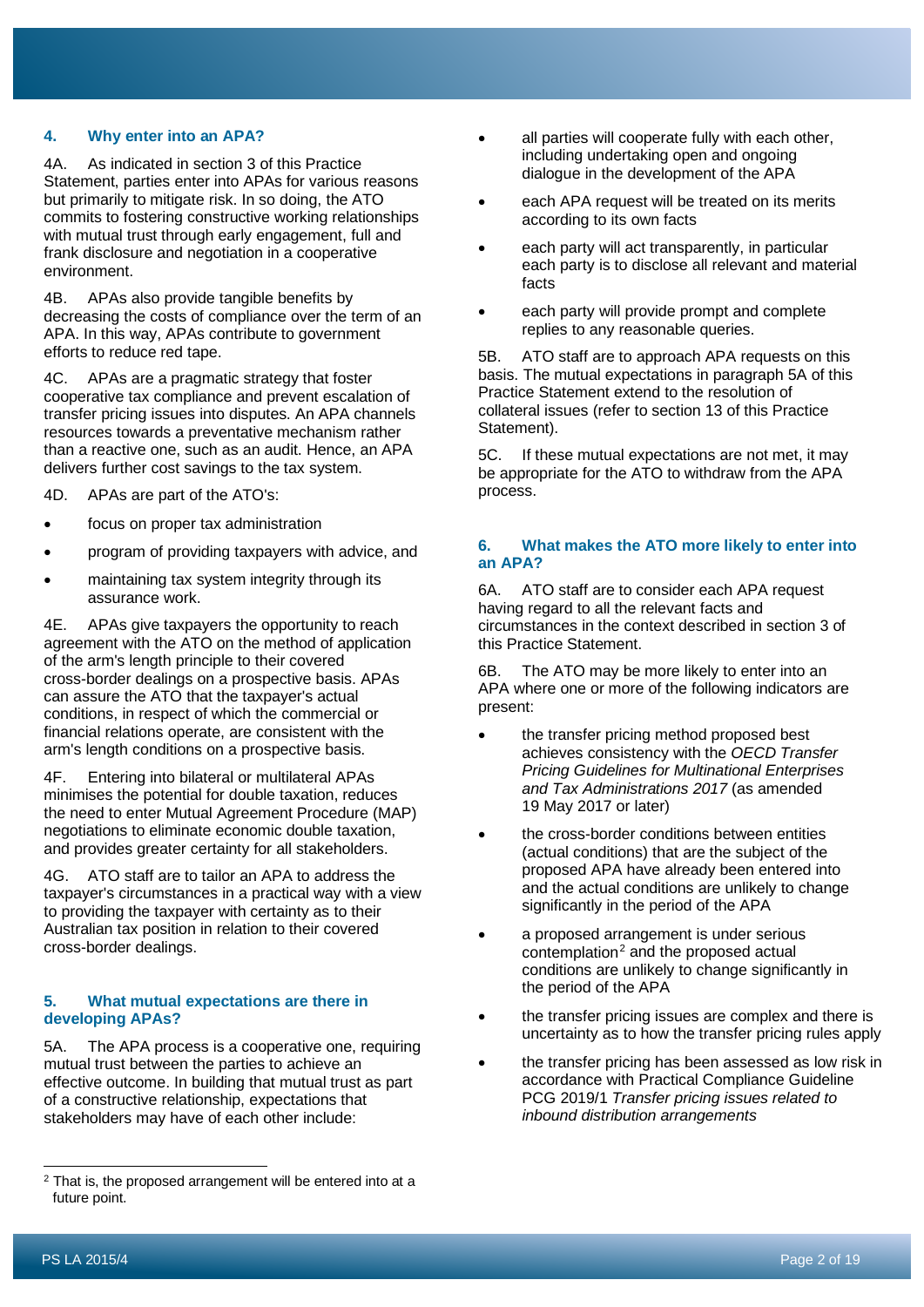- the ATO has attained a high level of assurance of the taxpayer's compliance with tax laws
- the probability of economic double taxation is high without an APA.

No one indicator is, of itself, determinative. However, transparency as to the material facts is essential.

# **7. What makes the ATO less likely to enter into an APA?**

7A. Following on from section 6 of this Practice Statement, the ATO may be less likely to enter into an APA where one or more of the following indicators are present:

- the actual conditions are simple or routine with arm's length conditions being relatively certain
- the value of the cross-border dealings is not material $3$
- the cross-border dealings to be covered by the APA are only a small portion in terms of value of the total cross-border dealings
- the proposed APA would not ensure there is alignment between true economic activity and profit outcomes in Australia (refer to section 4 of this Practice Statement)
- collateral issues exist that affect the ATO's ability to enter into the proposed APA
- the arrangements that are the subject of the proposed APA appear to lack commerciality or be primarily tax-driven. For example, the proposed APA covers activities which involve structures, restructuring or 'greenfields arrangements' [4,](#page-3-1) where the commercial benefits to the Australian entity are questionable.

7B. Where a taxpayer meets the eligibility criteria in Practical Compliance Guideline PCG 2017/2 *Simplified transfer pricing record-keeping options* this does not preclude the ATO and the taxpayer from entering into an APA.

7C. The availability of carried forward losses also does not preclude the ATO and the taxpayer from entering into an APA. Where carried forward losses are available to a taxpayer, the APA team is to treat this aspect as a collateral issue (refer to section 13 of this Practice Statement) and understand the reasons behind those losses being incurred prior to acceptance into the APA program.

#### **8. What happens if anti-avoidance provisions may apply to the taxpayer requesting the APA?**

8A. In identifying arm's length conditions, consideration is to be given to factors in addition to pricing. This can include consideration of the global value chain, structures, functions, assets and risks, transfer pricing method, etcetera.

8B. The APA team may need to consider whether the cross-border dealings to be covered by the proposed APA might lead to the application of:

- the general anti-avoidance provisions contained in Part IVA of the *Income Tax Assessment Act*  1936 (Part IVA)<sup>[5](#page-3-0)</sup> including the multinational anti-avoidance law (MAAL) and diverted profits tax (DPT), or
- other specific anti-avoidance provisions, such as the anti-hybrid mismatch rules or a principal or main purposes test included in any of Australia's double-tax agreements.

8C. Where the possible application of Part IVA or other specific anti-avoidance provisions may arise in relation to the cross-border dealings to be covered by the proposed APA, the ATO will consider these matters concurrently with the transfer pricing issues arising as part of the APA request. This may result in the APA team making further enquiries in the early engagement stage.

8D. Analysis of the transfer pricing issues in tandem with the issues referred to in paragraphs 8B and 8C of this Practice Statement can potentially assist in the resolution of those issues. ATO staff are to use the most appropriate strategy and intervene as early as possible to resolve such issues and thereby reduce the potential for dispute.

8E. The ATO will also concurrently resolve issues where Part IVA or other specific anti-avoidance provisions may apply to transactions other than those to be covered by the proposed APA.

8F. The APA team is to discuss the resolution of such issues with the taxpayer and factor it into the development of agreed plans (refer to paragraph 10D of this Practice Statement).

8G. Where it is not practicable to resolve a risk relating to an anti-avoidance provision during the APA process, the ATO will not proceed with the APA and the matter may be referred internally for further consideration.

<span id="page-3-0"></span><sup>3</sup> Refer to paragraph 41 of Taxation Ruling TR 2014/8 *Income tax: transfer pricing documentation and Subdivision 284-E* for the meaning of the term 'material'.

<span id="page-3-1"></span><sup>4</sup> For example, direct investment where a parent company starts a new venture in a foreign country from the ground up.

<sup>5</sup> Decisions in relation to the application of Part IVA need to be made in consultation with the Tax Counsel Network. Refer to Law Administration Practice Statement PS LA 2012/1 *Engagement of Tax Counsel Network on high risk technical issues.*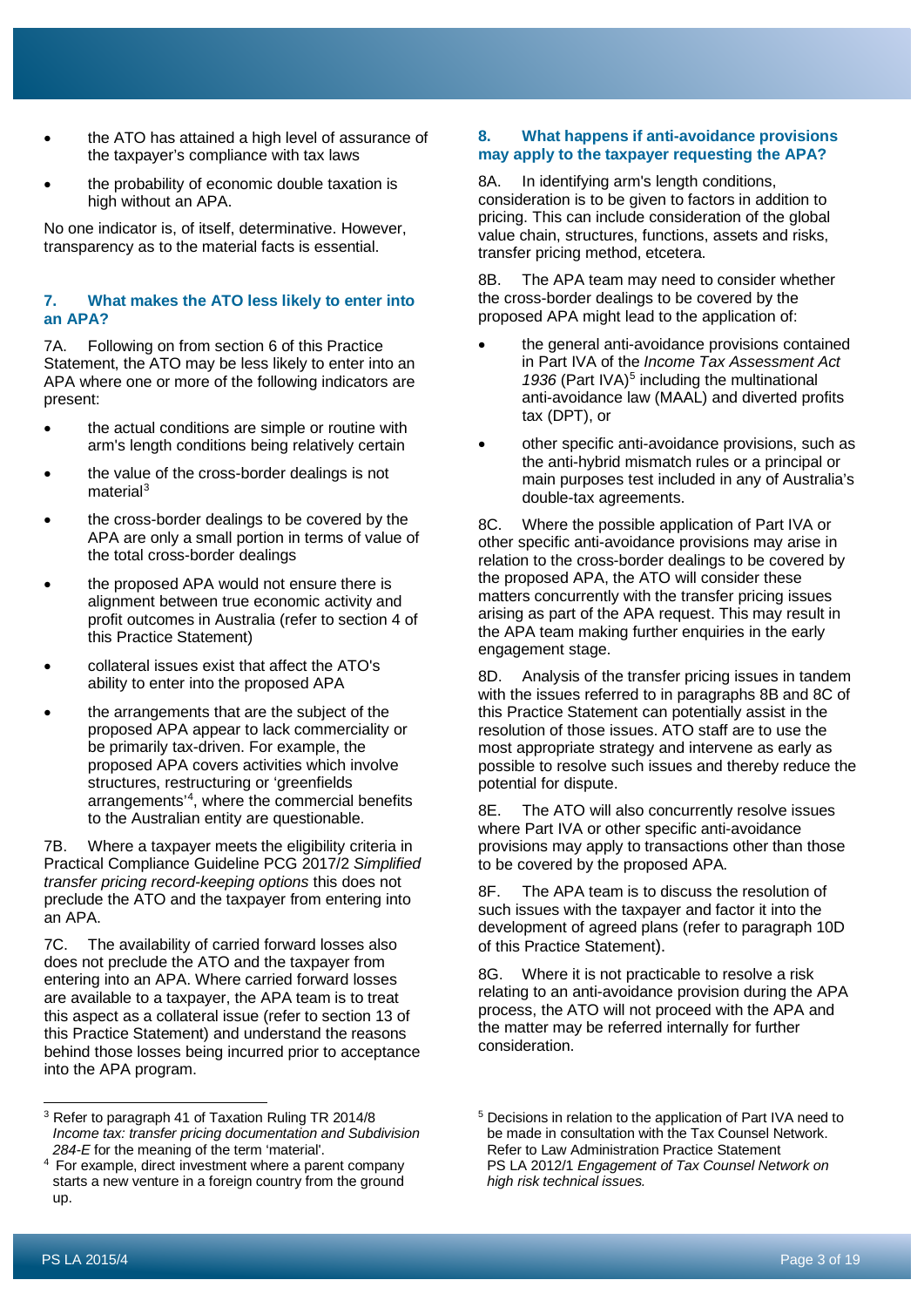8H. As part of the APA analysis, the APA team will consider the application of the DPT to covered transactions. At the request of the taxpayer, the APA team will consider inserting a clause addressing the DPT into the final APA agreement.

# **9. What stages does the APA process have?**

9A. The APA process has three stages<sup>[6](#page-4-0)</sup>:

- Stage 1 early engagement
- Stage  $2 APA$  application
- Stage 3 monitoring compliance.

9B. An APA request enters an early engagement stage before progressing to a formal APA application. Once the formal APA application is received, it passes into the APA application stage. After the parties have entered into an APA, there is a further stage of monitoring compliance.

9C. Stages 1 and 2 consist of a number of steps (refer to sections 10 and 11 of this Practice Statement for the steps in these stages).

9D. It may be necessary for the ATO to repeat certain steps where insufficient information is provided to support the APA request.

#### **10. What happens in Stage 1, the early engagement stage?**

10A. Throughout the early engagement stage, ATO staff are to build the cooperative relationship essential to the entire APA process in order to reach mutually-agreed outcomes. In building this type of relationship, it is necessary to align taxpayer and ATO expectations as much as possible.<sup>[7](#page-4-1)</sup>

10B. For the ATO, this stage involves a robust and holistic strategic-level review of the APA request and supporting documentation, including an examination of the relevant global value chain. In later steps of this stage, the ATO and the taxpayer will discuss the proposed APA in more detail.

10C. One of the initial steps in the early engagement stage is that the APA/MAP Program Management Unit (PMU) allocates a completed early engagement form[8](#page-4-0) (containing the APA request) to an Engagement & Assurance team in PG&I (APA team).

10D. In the early engagement stage, the APA team will:

- explain the APA process
- provide feedback on the APA request
- evaluate whether the taxpayer should be invited to apply formally for an APA
- develop agreed plans with the taxpayer, one for the APA request to proceed through the early engagement stage, and the other to conclude the APA itself.
- 10E. The steps in Stage 1 are:
- triage workshop (see paragraphs 10F to 10M of this Practice Statement)
- preliminary discussions (see paragraphs 10N to 10P of this Practice Statement)
- APA request review workshop (see paragraphs 10Q to 10V of this Practice Statement).

# *Triage workshop*

10F. The triage workshop assists the PMU in determining whether an APA request can and should proceed further. Triage identifies whether there are material impediments to the ATO entering into an APA with the taxpayer by examining the information supplied by the taxpayer and the APA team (refer to section 10H of this Practice Statement). Where necessary, the APA team may request further information, for example, where the APA team needs further clarification in respect of the cross-border dealings or the global value chain.

10G. In preparation for triage, the APA team allocated with the APA request undertakes preliminary research. The APA team analyse and collate this research and the information supplied in the APA request<sup>[9](#page-4-2)</sup> for the purpose of making a presentation at triage.

10H. The preliminary research is a profiling exercise which may include the following:

- the tax and compliance history of the taxpayer
- identifying any current interactions between the ATO and the taxpayer
- the taxpayer's performance under any prior APAs

<span id="page-4-0"></span><sup>&</sup>lt;sup>6</sup> Refer to the process map at Attachment 1 of this Practice Statement.

<span id="page-4-2"></span><span id="page-4-1"></span>Refer to section 5 of this Practice Statement and the website content on APAs on(on [www.ato.gov.au](http://www.ato.gov.au/) for more information regarding the mutual expectations for the APA process.

<sup>8</sup> An early engagement form, available o[n www.ato.gov.au,](http://www.ato.gov.au/) is the ATO's preferred method for taxpayers to initiate an APA request. Alternatively, taxpayers can supply a document containing equivalent information.

<sup>&</sup>lt;sup>9</sup> See the website content on APA on [www.ato.gov.au](http://www.ato.gov.au/) for details of the information that should be included in an APA request.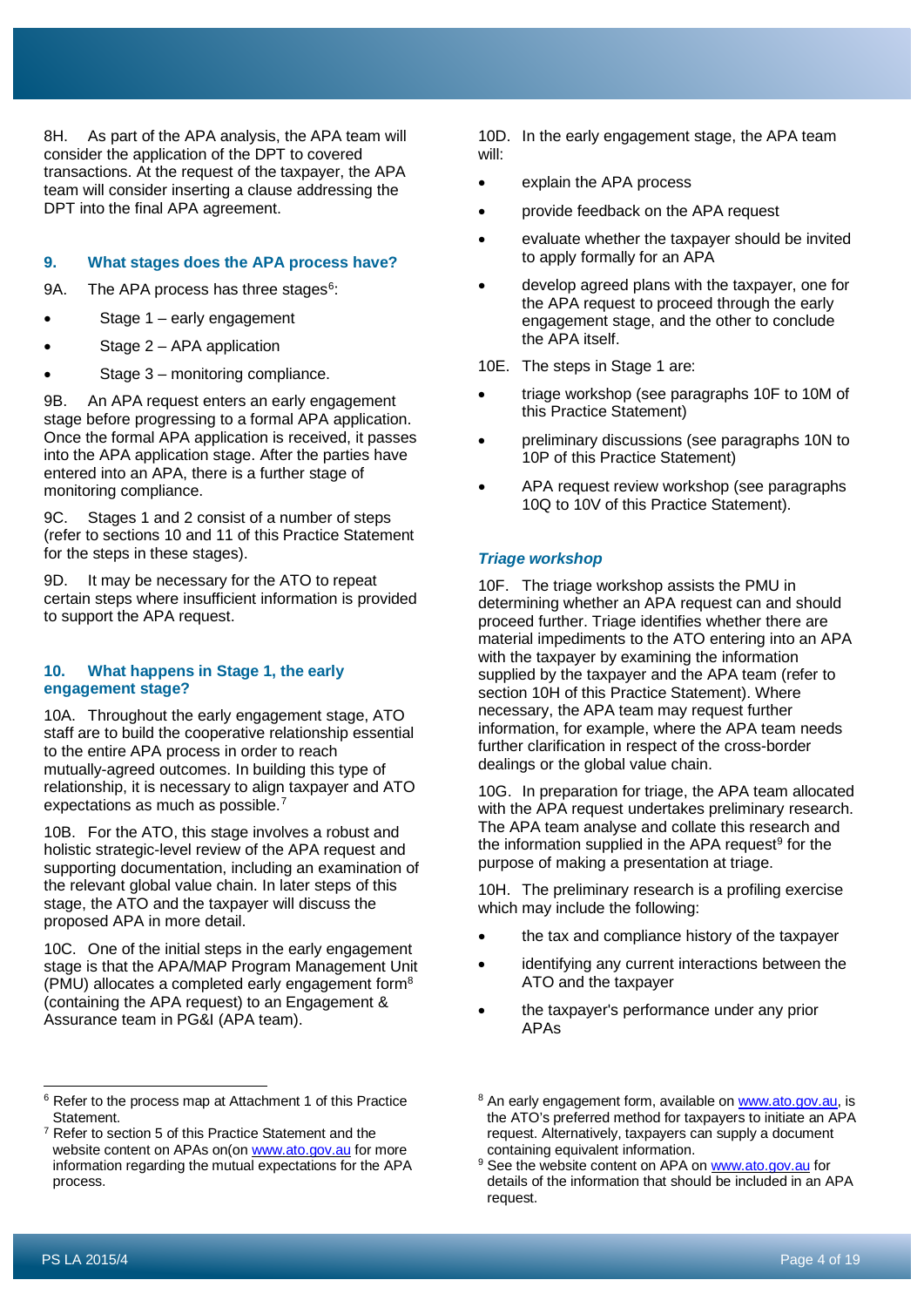- the taxpayer's transfer pricing documentation for the latest income year(s) lodged, including, if applicable, transfer pricing method, comparable prices or margins, or the expected range of results
- the value of the taxpayer's total cross-border dealings
- the value of the cross-border dealings proposed to be covered by the APA
- other tax issues requiring consideration as part of the APA process.

10I. Whether taxpayer representations are made to the APA team in person prior to triage is at the discretion of the APA team leader.

10J. Triage participants will include, as appropriate:

- a representative from the PMU who will chair the triage workshop (the PMU representative)
- APA team members
- a representative from the Economist Practice
- a Competent Authority
- a representative of the International Risk Owner
- other relevant risk managers, technical experts, or Senior Executive Service officers if required.

10K. As part of providing advice to the PMU representative, the triage participants may:

- provide high-level technical and risk advice
- examine preliminary technical analysis and review the related-party transactions, the collateral issues and any relevant existing precedential ATO view documents
- identify issues that may require referral to specialists, such as the Economist Practice or other domestic and international tax risk experts
- identify other important considerations and provide intelligence to the APA team, including on any emerging risks or issues.

10L. The PMU representative decides whether the request will proceed further based on the information and advice they have received from the triage participants. The preliminary discussion step is triggered if the PMU representative considers that the APA request can progress past the triage step.

10M. Where the PMU representative decides that the request is not to proceed further, the APA team leader will provide written reasons for that decision and notify the taxpayer that they can request an internal review if they are dissatisfied with the decision (refer to paragraph 11AE of this Practice Statement).

#### *Preliminary discussions*

10N. Preliminary discussions are held with the taxpayer to explore avenues for the appropriate treatment of the covered cross-border dealings and any collateral issues. Both parties will then know what to expect if and when the taxpayer lodges a formal APA application.

10O. Openly discussing the taxpayer's APA request should stimulate a free flow of information between all parties and lead to a more robust review of the request and any supporting documentation. Such discussions should better facilitate lodgment of a formal APA application and subsequent agreement to a workable and practical APA.

10P. During preliminary discussions, the APA team should:

- confirm the scope of the APA
- classify the APA (unilateral, bilateral or multilateral)
- ensure appropriate ATO stakeholders are involved in the APA process
- review and confirm the worldwide structure of the taxpayer group and the role of the Australian entity or entities within the global value chain
- identify the preferred transfer pricing method. methods or combination thereof for each party
- identify and confirm any collateral issues and agree with the taxpayer on the approaches to resolve those issues. For example, roll-back of the APA result to income years prior to those covered by the proposed APA (refer to section 15 of this Practice Statement)
- consider whether the taxpayer may need to address the exceptions to the basic rule in section 815-130 of the *Income Tax Assessment Act 1997* (ITAA 1997). If the APA team considers that it is possible that one of the exceptions to the basic rule in section 815-130 might apply, the APA team needs to discuss with the taxpayer whether this aspect needs to be addressed in the APA application
- agree with the taxpayer or their representatives on an early engagement case plan up to lodgment of the formal APA application
- agree with the taxpayer on a draft plan for completion of the APA after lodgment of the formal APA application
- in a bilateral or multilateral APA, keep the taxpayer informed, to the extent possible, of any discussions held with CAs of the other tax authorities.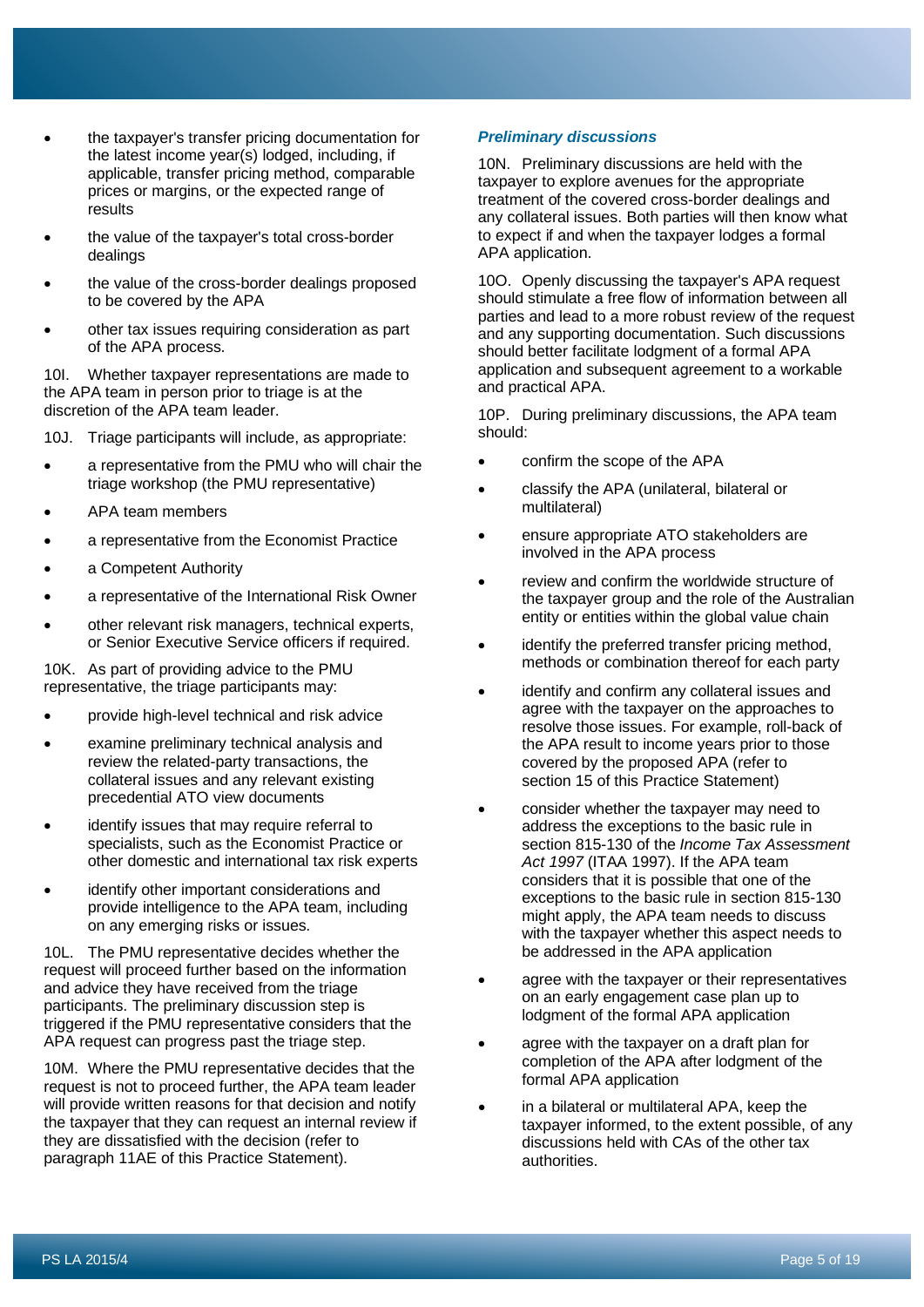Once the scope of an APA is agreed, ATO staff are not to change it other than in exceptional circumstances, which may include one or more of the following:

- changes to the taxpayer's cross-border dealings
- identification of a new issue with significant tax risk
- the need to interpret how the transfer pricing provisions apply to new cross-border dealings
- new issues raised by the CA of a tax treaty partner.

The APA team leader or CA as appropriate is to make any such change in consultation with the taxpayer.

# *APA request review workshop*

10Q. The main purpose of the APA request review workshop is to assist the PMU to make a decision on whether the taxpayer will be invited to lodge a formal APA application based on the terms previously discussed. The workshop is an assurance process that facilitates consistency of approach across all APA requests. The workshop will be chaired by a PMU representative and participants will include the APA team, the CA, a representative of the Economist Practice, a representative of the International Risk Owner and any other relevant risk managers or technical specialists.[10](#page-6-0)

10R. In developing the position to be outlined at the workshop, the APA team considers the information contained in the early engagement form, their preliminary research and the greater detail provided during preliminary discussions. The PMU representative will decide whether the taxpayer will be invited to make a formal APA application based upon the information provided and the position of the APA team.

#### **What does the PMU representative consider when deciding whether the ATO will invite the taxpayer to submit a formal APA application?**

10S. In determining whether the ATO will invite the taxpayer to submit a formal APA application, the PMU representative should consider the taxpayer's relevant facts and circumstances in the context of the global value chain and other arrangements with which they might be linked.

10T. The PMU representative should not restrict their analysis to the cross-border conditions that are the subject of the proposed APA but should also consider any other relevant matters, including the matters listed in paragraph 10U of this Practice Statement.

10U. In addition to the indicators in sections 6 and 7 of this Practice Statement, the matters the PMU representative is to consider include whether:

- the information provided allows for a full and proper consideration of the APA request by the ATO
- there is an explanation that demonstrates that the actual conditions are relevant and material to the taxpayer's business $11$
- the transfer pricing risks and issues arising from the actual conditions warrant the allocation of resources required for an APA
- an APA is a suitable product for the taxpayer, given their classification in the Action Differentiation Framework (ADF), the taxpayer's compliance history (locally and globally), and its performance under any previous APA
- one of the parties to the cross-border dealings or an associate is likely to get a tax benefit from the structures, transactions or actual conditions that are the subject of the proposed APA and that tax benefit may be obtained to the detriment of another party to the dealings
- the transfer pricing method (TPM) proposed under the APA is unlikely to result in the taxpayer getting a transfer pricing benefit and the TPM best achieves consistency with the guidance material for the purposes of section 815-135 of the ITAA 1997
- in the absence of an APA, there is a likelihood that the actual conditions may result in double taxation or in a dispute
- a significant part of a limited life project has not yet been completed
- the ATO anticipates that the parties will agree on all aspects of the APA in a timely manner
- collateral issues are capable of being resolved prior to or in parallel with the APA (refer to section 13 of this Practice Statement).

10V. This list is not exhaustive. No one matter is determinative and one matter does not have any greater weighting relative to another. The PMU representative's decision is to be made on balance after considering all relevant circumstances.

<span id="page-6-0"></span><sup>&</sup>lt;sup>10</sup> Where possible, this will include those who participated in the triage workshop.

<sup>11</sup> Refer to paragraphs 41 and 47 of TR 2014/8 for the meaning of the terms 'relevant' and 'material'.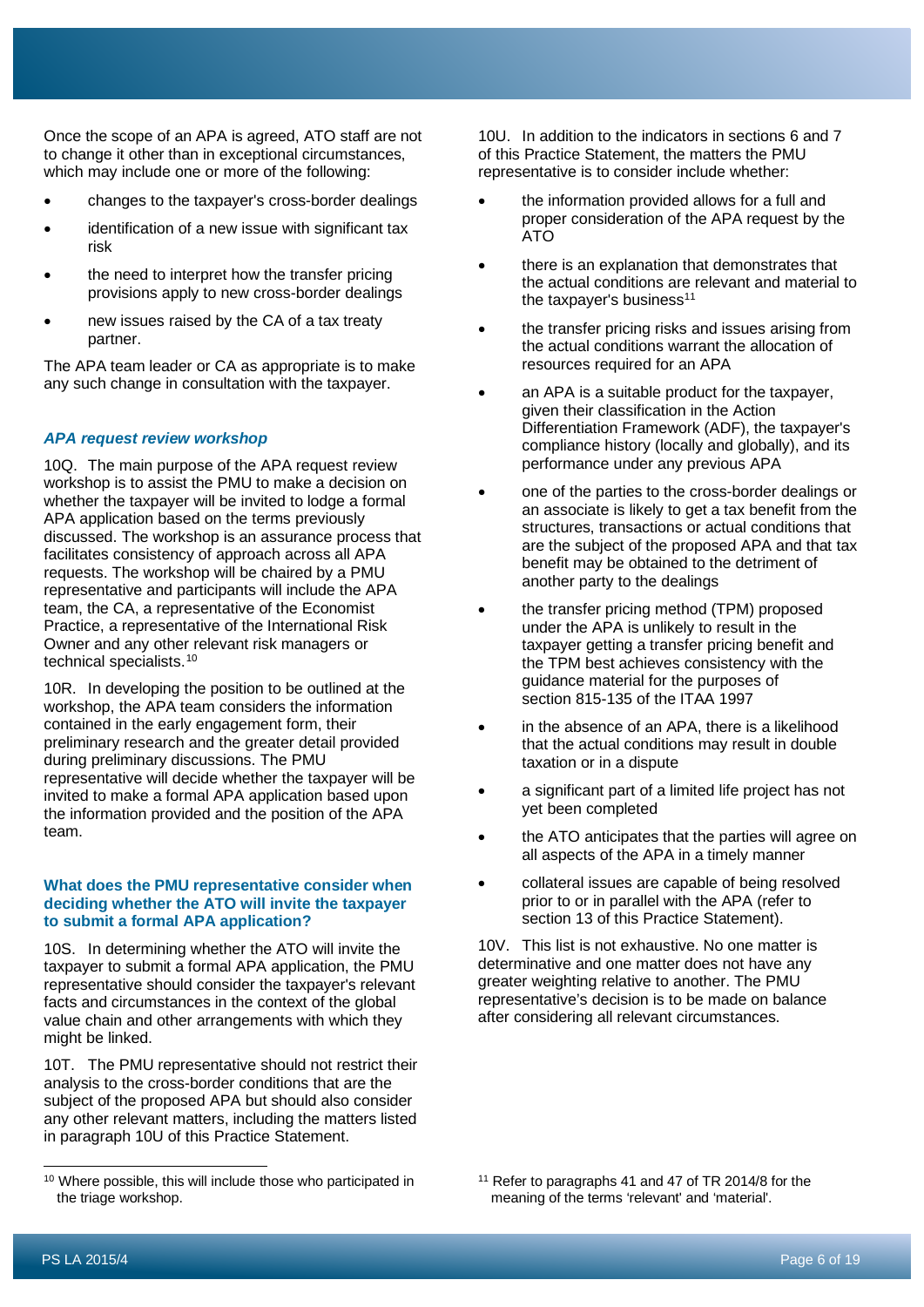# **What happens after the APA request review workshop?**

10W. If the APA team leader agrees with the decision of the PMU representative, the APA team will notify the taxpayer of the decision.

10X. If the APA team leader does not agree with the decision of the PMU representative, the APA team leader will refer the matter to the head of the PMU for resolution.

10Y. If the decision is to proceed to the next stage of the APA process, the APA team will extend a written invitation to the taxpayer to submit a formal APA application.

10Z. If it is decided that the APA request should not proceed to submission of a formal application but before this decision is formally notified, the APA team will allow the taxpayer to make further representations to the APA team leader.

10AA.Where the taxpayer is subsequently not invited to submit an APA application, the APA team is to:

- provide written reasons for that decision, and
- notify the taxpayer that, if they are dissatisfied, they can request an internal review of the decision (refer to paragraph 11AE of this Practice Statement).

## **11. What happens in Stage 2, the APA application stage?**

11A. Once the ATO invites the taxpayer to submit an APA application, the APA application stage commences. In this Stage:

- the APA team critically analyses and evaluates the APA application, including any associated documentation and comparability analysis
- the APA team develops an APA document containing the initial ATO position with which to enter negotiations
- the initial ATO position is quality-assured at a workshop
- the terms and conditions of the APA are negotiated with a view to reaching agreement (refer to paragraphs 11O to 11P of this Practice Statement)
- where agreement is reached, the relevant parties enter into an APA (refer to paragraphs 11X to 11AD of this Practice Statement).
- 11B. Accordingly, the steps in Stage 2 are:
- analysis and evaluation (refer to paragraphs 11D to 11N of this Practice Statement)
- negotiation (refer to paragraphs 11O to 11W of this Practice Statement).
- agreement (refer to paragraphs 11X to 11AF of this Practice Statement).

11C. The first two steps in Stage 2 are iterative in that any initial ATO position may be developed further through the quality assurance (QA) workshop and the negotiation step.

## **ANALYSIS AND EVALUATION**

#### *How does the APA team analyse and evaluate the APA application?*

11D. The APA team critically analyses and evaluates the APA application and the information in support<sup>[12](#page-7-0)</sup> with the aim of verifying that:

- the proposed APA results in arm's length outcomes for the cross-border dealings to be covered, thereby mitigating any transfer pricing risk
- there is sufficient information in support of the APA application so as to allow the ATO to fully evaluate it
- the proposal in the APA application is consistent with the taxpayer's request and preliminary discussions in the early engagement stage.

11E. To verify that the aims stated in paragraph 11D of this Practice Statement are satisfied, the APA team, in consultation with the Economist Practice, checks the APA application in respect of the following matters:

- transactions to be covered by the APA
- structures and the allocation of functions within different parts of the global group
- taxpayer's analysis of its functions, assets and risks
- resultant characterisation of the relevant cross-border dealings
- TPM proposed
- comparability analysis
- arm's length outcome proposed
- critical assumptions proposed

11F. The APA team can be guided by TR 2014/8 as to the extent of the documentation that the team can expect to be reviewing.

<span id="page-7-0"></span><sup>&</sup>lt;sup>12</sup> Refer the website content on APA o[n www.ato.gov.au](http://www.ato.gov.au/) for the list of information to be provided.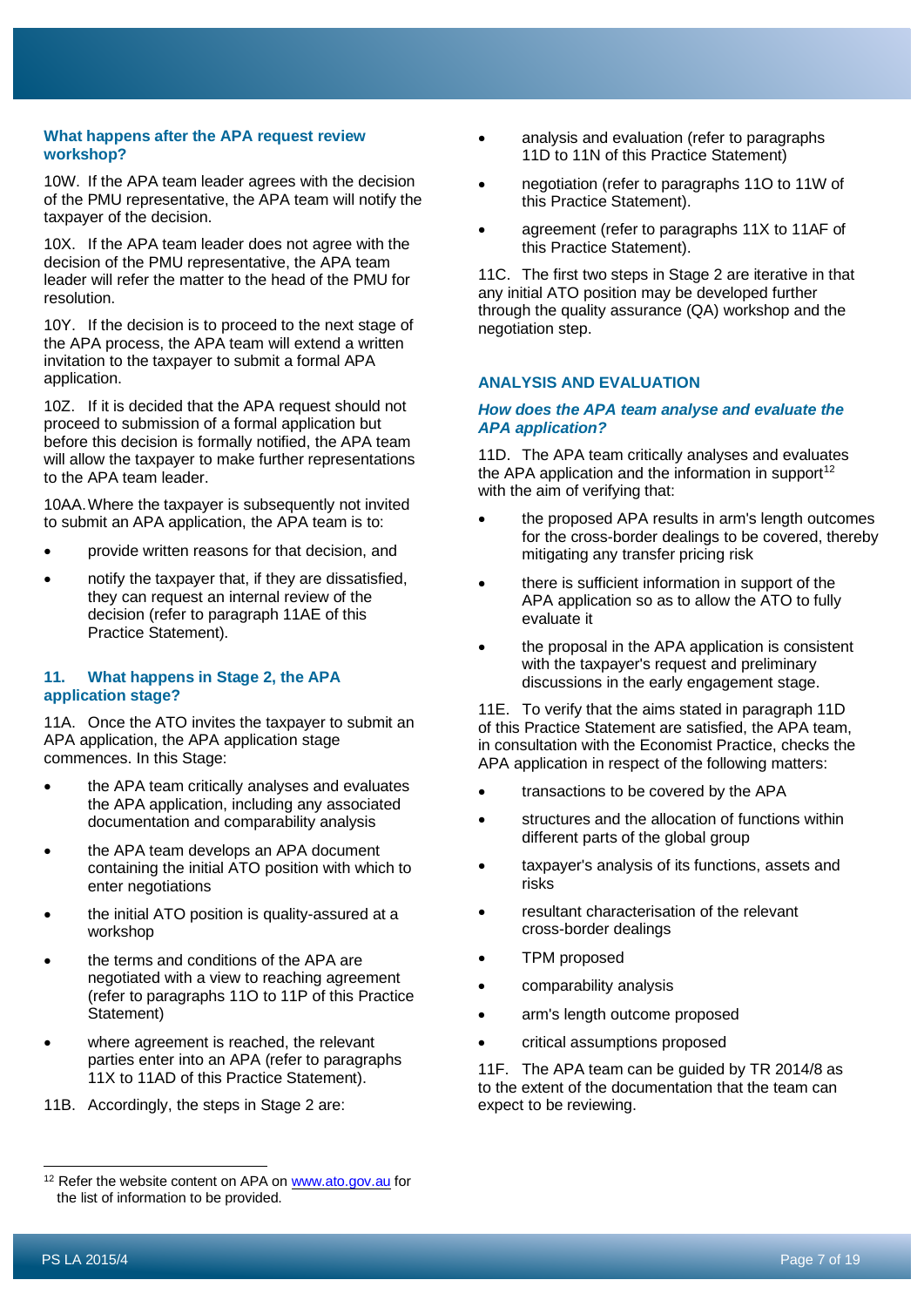11G. If the APA team considers the aims listed in paragraph 11D of this Practice Statement are satisfied, further enquiry may not be necessary.

11H. However, when verifying whether the proposed APA results in an arm's length outcome and having regard to the totality of the cross-border dealings between the entities, the APA team may need to make further enquiries of the taxpayer, such as:

- additional information requests to the Australian business, offshore business, or both
- interviews with key personnel of the taxpayer or the tested party.

11I. Where the proposal in the formal APA application is not consistent with details arising from preliminary discussions, the APA team may request from the taxpayer an explanation as to the differences. Where there is insufficient information for the APA team to conduct a full evaluation of the APA application, the APA team is to request the information it needs.

11J. The APA team reviews the taxpayer's functional analysis, comparability study and, where applicable, suggested arm's length range. In verifying that the outcomes arising from the APA application are consistent with the arm's length principle, the APA team may seek assistance from relevant specialists.

## *How does the QA panel examine the APA team's draft position on the APA?*

11K. The APA team is to request a QA panel when they are ready to enter into negotiations. The APA team will present their draft position to the QA panel, along with any relevant information gathered during the early engagement and APA application stages.

11L. The purpose of the QA panel is to assist the APA team to progress the APA request and to recommend negotiation parameters to the APA team leader; for example, the upper and lower limits of the pricing to be included in the APA. The panel will be organised by the PMU. It will comprise the PMU representative as chair of the panel and, depending on the complexity of the case, one to two other members. The QA panel will consider input from the APA team, the EP, the CA, the International Risk Owner and, if appropriate, other technical specialists.

11M. The QA panel will:

review the draft ATO position and the information used by the APA team in the development of that position to verify that the content of the APA request demonstrates an arm's length outcome

- accept the APA team's proposed negotiation parameters or recommend changes to the negotiation parameters
- review progress on the resolution of collateral issues to ascertain whether these issues provide any impediment to entering into the APA.

11N. If the APA team leader disagrees with the QA panel's recommendation, the APA team leader must escalate the matter to the APA team's Assistant Commissioner (AC) for resolution. Where the AC endorses the APA team leader's decision to depart from the QA panel's recommendation, the APA team leader will provide written justification for this decision to the QA panel and proceed with negotiations on the basis of the endorsed position.

# **NEGOTIATION**

#### *What approach is used in negotiating an APA?*

11O. In negotiating the terms of the APA, the APA team or the CA are to apply the skills and attributes of an effective negotiator. These include:

- full, frank and open communication
- consideration in the sense of being able to appreciate the perspective of others
- problem solving, being the ability to creatively generate possible solutions and assess their appropriateness for the actual situation
- flexibility, in the sense of being open to adaptation or modification and having the willingness to yield at appropriate times, rather than having a fixed view or rigid attitude
- planning and organising by becoming familiar with the relevant information and determining the objectives
- acting professionally, including in particular exercising good judgment and appropriate discretion
- assertiveness, being the willingness to state the ATO's objectives and strive to reach agreement in a constructive and positive way.

11P. In negotiating an APA with each of the relevant parties, the APA team needs to have regard to the totality of the arrangements between the entities and the APA being:

- one method by which a perceived risk of a transfer pricing benefit can be managed and mitigated in the self-assessment regime
- an inherently commercial and practical outcome for the Australian entity to which the ATO will commit.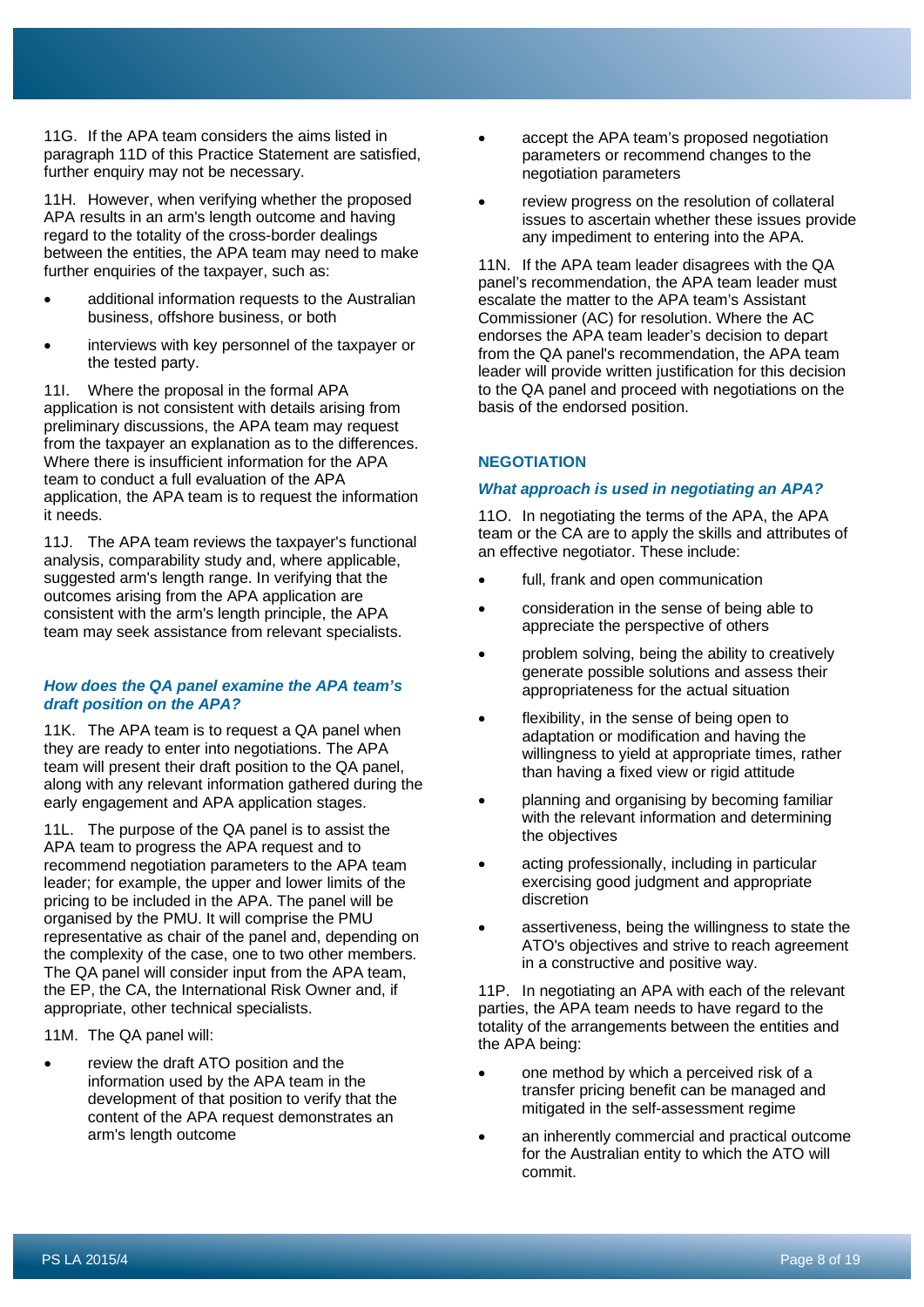#### *Who negotiates an APA?*

11Q. In the case of a unilateral APA, the APA team leader will negotiate with the taxpayer, endeavouring to reach agreement on the terms of the APA.

11R. In the case of a bilateral or multilateral APA, the CA, in consultation with the APA team leader, will negotiate with the CA of the tax treaty partner(s).

11S. Any exchange of information between CAs during the course of their negotiations is conducted in accordance with the Exchange of Information Article of the relevant taxation treaty. Exchanges between CAs of position papers in the course of negotiations are considered to be part of government-to-government business. Although the APA team will explain to the taxpayer the ATO's position, the position paper(s) of the CA of the tax treaty partner will not be supplied to taxpayers.

# *What happens if no agreement can be reached?*

11T. If agreement cannot be reached within the original negotiation parameters, the APA team leader or the CA, as appropriate, is to seek further guidance from the QA panel with a view to resetting the negotiation parameters (refer to paragraphs 11K to 11N of this Practice Statement). This includes where the APA team leader has proceeded on the basis of a position endorsed by their AC.

11U. However, if the CAs cannot reach agreement on the terms of a bilateral or multilateral APA in a reasonable timeframe despite their best endeavours, the CAs may request review by a senior official of the respective tax authorities.

11V. Similarly, if the ATO and the taxpayer do not reach agreement on the terms of a unilateral APA, despite their best endeavours, the ATO will withdraw from negotiations and finalise the APA request.

11W. In instances where agreement is not reached, the ATO may subsequently use the factual information disclosed during the APA process. ATO staff are not to use non-factual information provided by the taxpayer in the course of the APA process in any subsequent risk or compliance activity. This non-factual information includes opinions, lines of argument, judgments or conclusions about the operation and effect of the APA.

# **AGREEMENT**

#### *What does an APA contain?*

11X. After negotiating the terms and conditions of a proposed APA with the relevant parties, the parties will usually have reached agreement on the following matters:

- the names, addresses and countries of residence for taxation purposes of the parties to the APA
- terms of the APA
- the cross-border dealings covered by the APA
- the agreed TPM and how it is to be applied
- the arm's length amount, rate, range or other arm's length outcome
- critical assumptions, any breach of which need to be notified to the ATO in writing
- a definition of each of the key terms in the APA
- a statement of the accounting standards on which the taxpayer's financial statements are based, for example, Australian International Financial Reporting Standards
- procedures for making a compensating adjustment, if necessary.

11Y. This agreement is recorded in the APA. The APA or other associated agreement(s) will also state the taxpayer's documentation obligations for its ACR (refer to section 12 of this Practice Statement).

11Z. An APA will define in advance any factors or assumptions that are so significant that neither party to an arm's length situation would continue to be bound by the APA if any of them changed. A critical assumption can be a fact about the taxpayer, an affiliate, a third party, an industry, or general economic conditions that, if changed, would significantly affect the appropriateness of the substantive terms of the APA.

11AA.The APA team determines the suitability of a particular transfer pricing method and its application on the basis of the facts, including projected facts.

11AB.If the APA team considers that any changes in particular circumstances would materially affect the suitability of the transfer pricing method or its application under the APA, the APA team must include in the APA these circumstances as 'critical assumptions'. Critical assumptions should be included in the APA even where they are not within the taxpayer's or the ATO's control. This may include the APA team using a range of 'profit level indicators' (PLIs) to test whether or not the level of profit implied by the application of the entity's transfer pricing method results in outcomes that are replicated by outcomes observed in the open market. In formulating or reviewing proposed critical assumptions, the APA team needs to have regard to the areas within the global group that contribute to its profit, including the profit forecasts over the APA term.

11AC.The APA needs to contain terms requiring a compensating adjustment where the tested party's actual results fall outside the agreed arm's length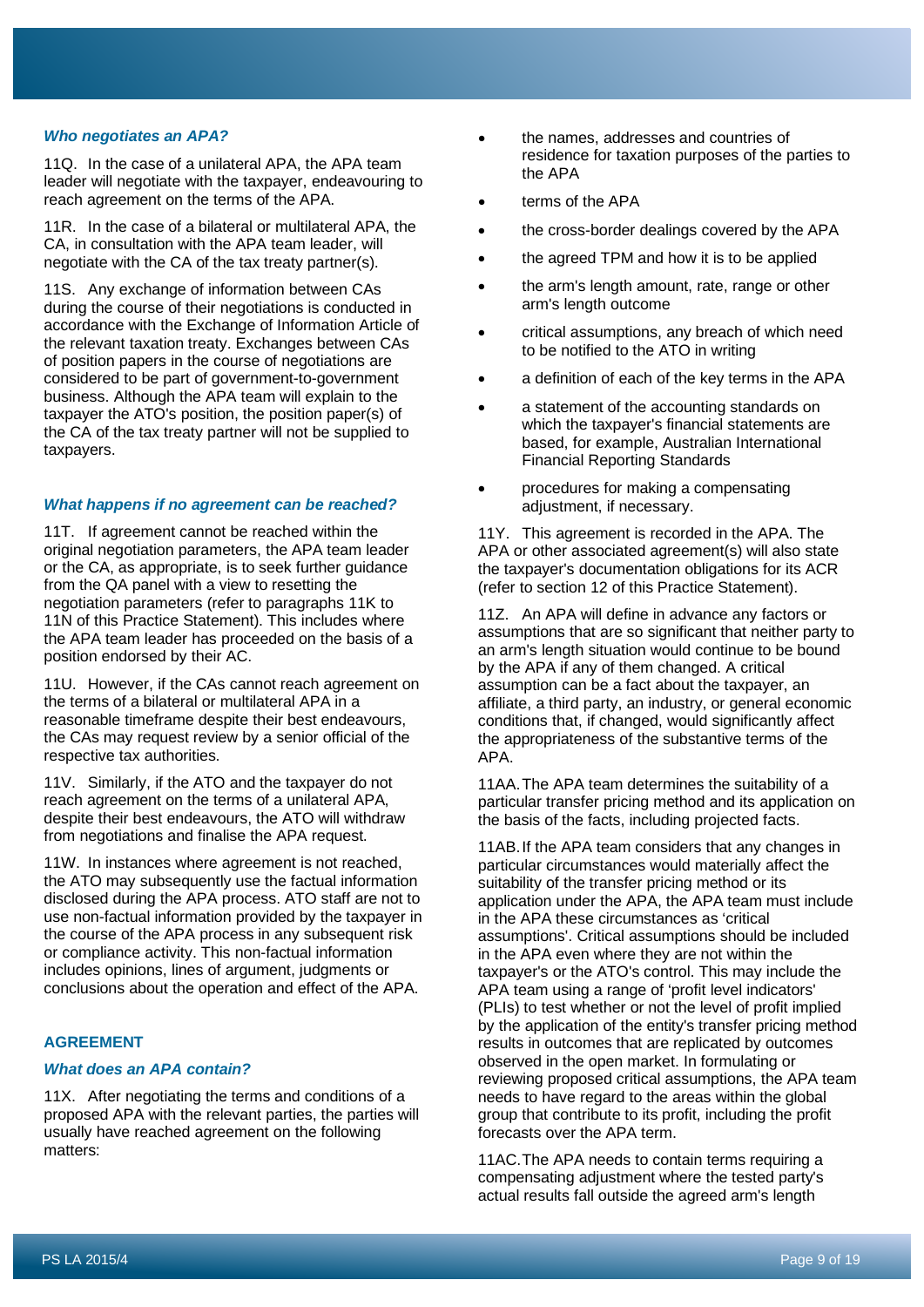outcome, but otherwise there is no breach of any critical assumptions. These compensating adjustments are made to the tax position to achieve a price, point in the range or result that reflect the agreed arm's length outcome(s).

11AD.Where necessary in the negotiation step, the APA team will have discussed with the taxpayer how a compensating adjustment is to be effected and the tax consequences of that adjustment.

## *What happens if the taxpayer is dissatisfied with a decision made by the APA team leader or the PMU?*

11AE.Where a taxpayer is dissatisfied with a decision of the APA team leader or the PMU representative and the issue cannot be resolved by the parties, the taxpayer may seek internal review. For example, where the:

- ATO does not accept the APA request
- ATO and the taxpayer do not reach agreement on the scope of the APA
- ATO withdraws from the APA
- ATO and the taxpayer reach a standstill in the APA process.

11AF.This review is undertaken by the head of the PMU, or another senior officer with no prior involvement in that APA process. If the taxpayer is still dissatisfied after this internal review, they can seek a further review by the head of the APA program.

## *Flexibility of the APA process*

11AG.The APA process does not have to be conducted in a linear manner. Steps may be combined or repeated where this is appropriate. However, whether a flexible approach is appropriate is to be determined by the APA team leader, in consultation with the PMU, on a case-by-case basis.

11AH.Situations in which flexibility may be appropriate include where:

- the ATO has attained a high level of assurance of a taxpayer's compliance with tax laws as the result of the ATO's risk assessment/assurance procedures
- an APA is recommended as the result of a risk assessment and there are no other tax risks identified
- the taxpayer is a medium or emerging taxpayer and they
- have a simple business structure and simple covered transactions, or
- are seeking a unilateral APA
- the taxpayer is seeking to renew their APA (refer to section 17 of this Practice Statement).

# **12. What happens in Stage 3, the monitoring compliance stage?**

12A. Under the terms of the APA, the taxpayer prepares and lodges annually an ACR signed by the public officer for each income year covered by the APA. The ACR needs to contain only sufficient information to detail the actual results for the relevant year and to demonstrate compliance with the terms of the APA. This level of documentation should provide cost savings to taxpayers.

12B. The ACR is reviewed within a PG&I Engagement & Assurance team (ACR reviewer). This review includes:

- checking whether any of the critical assumptions listed in the APA have been breached
- confirming that the terms of the APA have been met.

12C. Where the ATO is of the opinion that one or more critical assumptions or terms of a bilateral or multilateral APA have been breached, the CA<sup>[13](#page-10-0)</sup> will inform the tax treaty partner CA that the ATO is of that opinion. The CAs will discuss how to treat the breach under the MAP article of the relevant tax treaty.

12D. If a critical assumption or a term of a unilateral APA is breached, the ACR reviewer will inform the taxpayer and enter into discussions to obtain an explanation. The ACR reviewer determines how to treat the breach. In appropriate instances, the APA may be modified, suspended or cancelled, for example, where the breach is a material one.

12E. The ACR reviewer should examine the ACR to determine:

- if the taxpayer is reporting results below or at the low end of any ranges specified in the terms of the APA without sufficient evidence demonstrating that external factors have caused this to occur
- whether the taxpayer has made compensating adjustments so as to effect a move to the closest point in the relevant ranges, where their results are outside of the agreed range.

12F. The ACR reviewer examines these compensating adjustments to verify they achieve a

<span id="page-10-0"></span>The CA may consult the officer reviewing the ACR and, if necessary, the APA team, in coming to this opinion.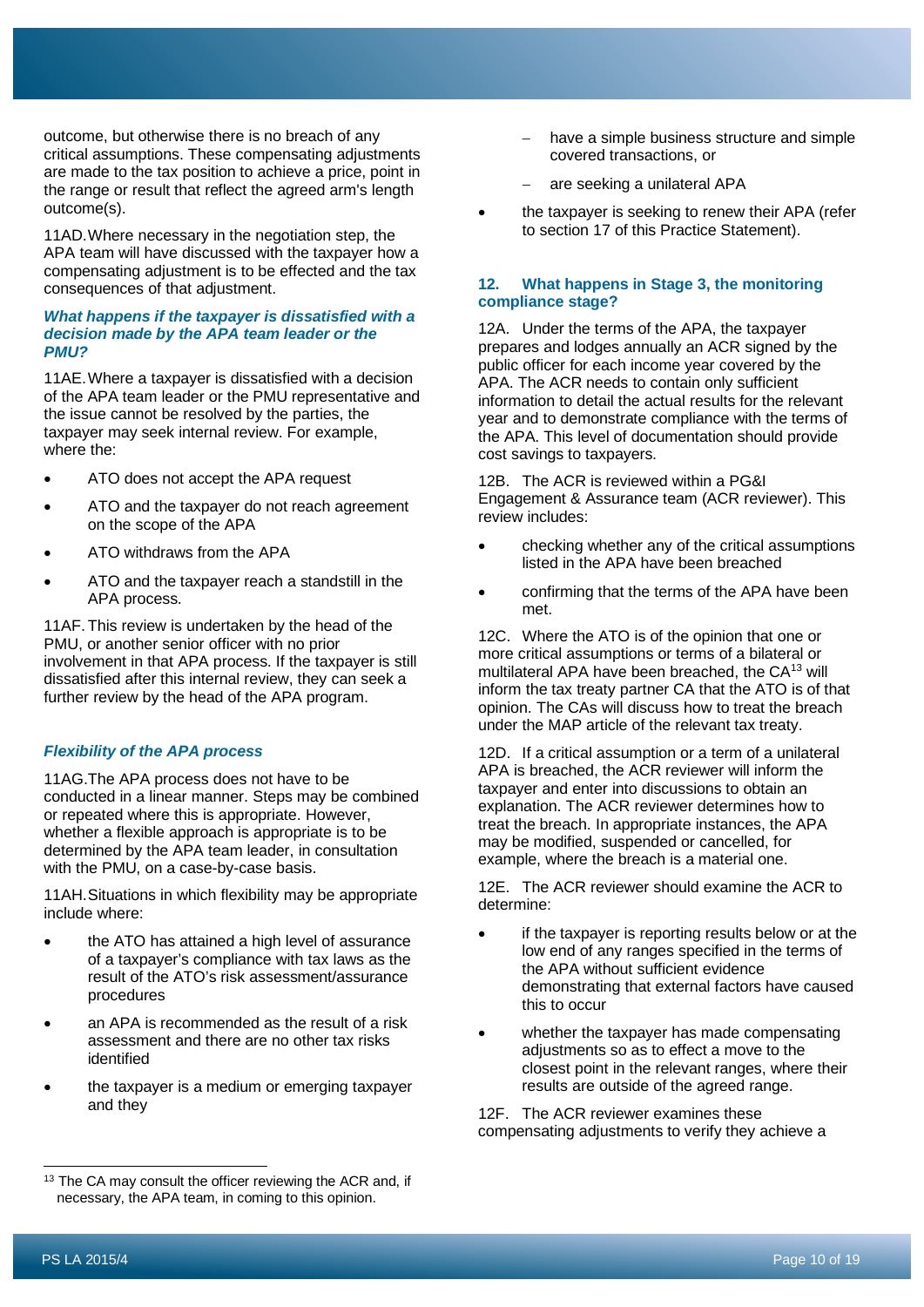price, point in the range, or result that is consistent with the agreed arm's length outcomes; for example, where profits fall outside the agreed arm's length range under the transactional net margin method.

12G. The ACR reviewer also needs to check whether the type of results specified in paragraph 12E of this Practice Statement are occurring consistently over the term of an APA. In such instances, the ACR reviewer is to note this for an APA team to take into account when dealing with any renewal request on similar terms.

12H. If the ACR reviewer believes that it is appropriate to modify, suspend or cancel the APA, the ACR reviewer is to request the PMU to organise a QA panel.

12I. The QA panel will provide a recommendation to the ACR reviewer on how to address the breach of the terms of the APA. If the ACR reviewer disagrees with this recommendation, they are to escalate the matter to the head of the PMU.

# **13. What is a collateral issue and how does the APA team deal with these?**

13A. A collateral issue is:

- an administrative or tax issue in relation to the taxpayer's affairs
- in addition to the cross-border dealings the subject of the APA
- relevant to, and can potentially affect, the outcomes of the APA.

13B. The existence of collateral issues (for example, the possible applicability of anti-avoidance rules) may make it inappropriate for the ATO to proceed with an APA.

13C. Where possible, collateral issues should be addressed and resolved in parallel with the development of the APA. The APA team should attempt to ensure that any collateral issues are resolved on or before the ATO enters into the APA. If this is not possible, the APA team must ensure that the issue is being dealt with appropriately within the ATO.

13D. The taxpayer and the ATO will need to discuss at the preliminary discussion step how collateral issues are to be addressed. Options for the APA team in getting collateral issues addressed may include:

- recommending that a request for a private ruling, or other advice and guidance product, be lodged by the taxpayer
- referral to Tax Counsel Network (TCN)
- referral for risk assessment according to normal business line procedures.

13E. Where the taxpayer requests a private ruling in relation to a collateral issue, the APA team is to ensure they are aware of any implications the outcomes of the private ruling may have on the APA request. The APA team should consult with TCN on whether a private ruling is appropriate for Part IVA issues.

13F. Where there is no ATO view in respect of a collateral issue or that issue has implications beyond the APA under consideration, the APA team leader is to escalate the technical issues using normal business line procedures.

# **14. What are the roles of the officers involved in developing an APA?**

14A. Many ATO staff, who effectively form a multidisciplinary team, contribute to the development of APAs. In performing their role, each staff member needs to focus on using a pragmatic approach to develop an APA. Entering into an APA not only enables all parties to mitigate potential transfer pricing risks but it also delivers mutual benefits such as cost savings and enhanced relationships over the term of the APA.

14B. In order to reach agreement, officers must build collaborative relationships with each of the relevant stakeholders based on mutual trust and transparency.

A description of some of the roles of such officers is set out in paragraphs 14C to 14K of this Practice Statement.

# *APA team leader*

14C. The APA team leader has overall responsibility for the APA request. Specific roles and responsibilities of the APA team leader include:

- analysing the APA proposal and seeking further information to support the APA request in the early engagement stage, if required
- communicating the ATO position, reasoning and status of the APA application to the taxpayer
- determining if a flexible approach to the APA process is appropriate and developing a tailored APA case plan for the early engagement and APA application stages
- being accountable for the APA team actively managing the request and application, ensuring milestones, timeframes and assurance and reporting requirements are met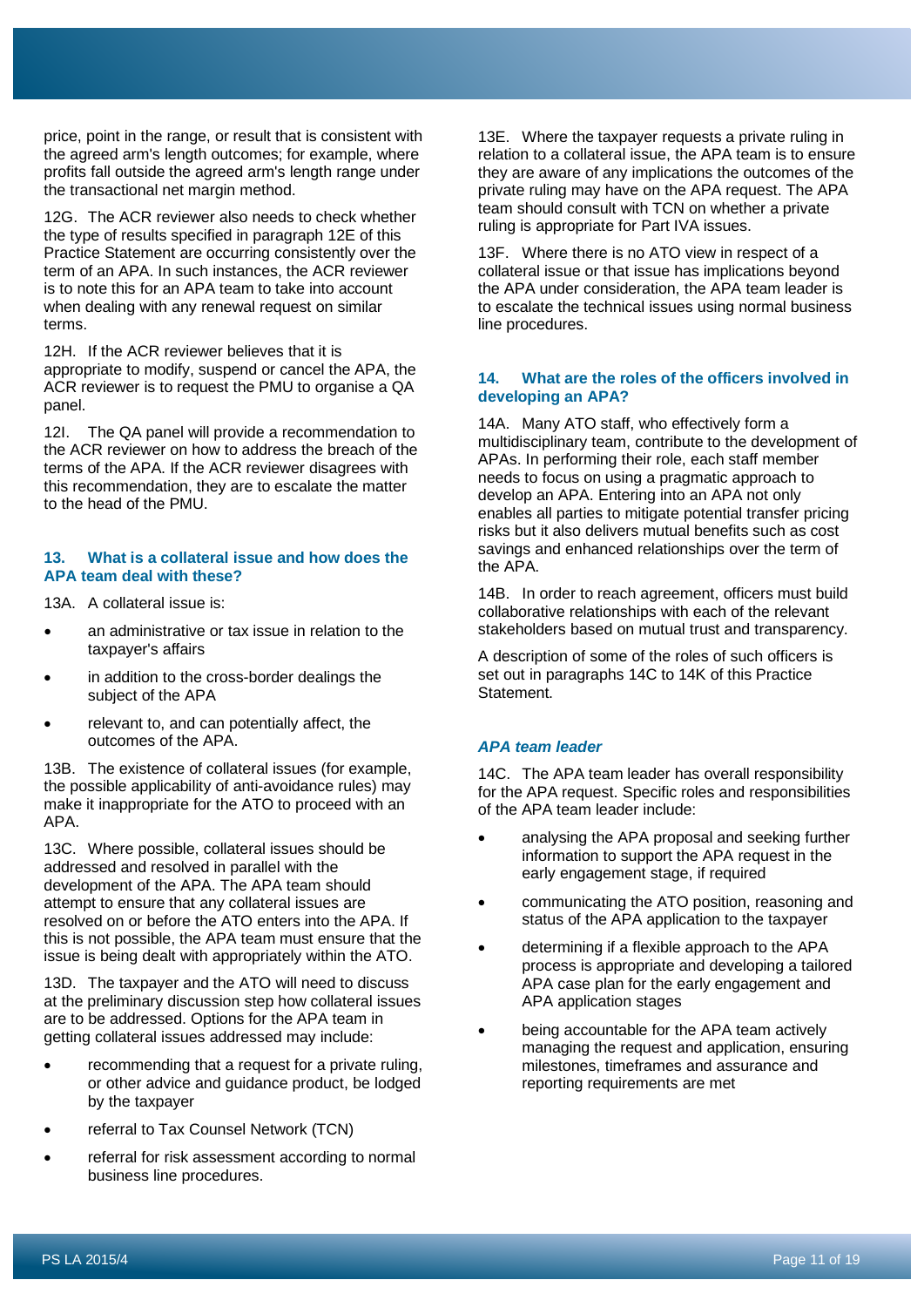- involving and coordinating the input of technical specialists or other senior ATO staff<sup>14</sup>, as required
- undertaking analysis and evaluation of the taxpayer's APA request or application, including performing a functional analysis
- requesting QA panels, as required, to consider the progress of the APA request
- developing the negotiation parameters subsequent to the recommendation of the QA panel
- negotiating the terms and conditions of unilateral APAs with the taxpayer and assisting the CA in negotiations of bilateral APAs, within the set parameters
- providing written justification to the QA panel where the APA team leader has decided not to follow the QA panel's recommendation and this decision has been approved by the relevant AC
- coordinating the resolution of collateral issues with the APA process
- drafting the content of the APA agreement for signing by the CA.

# *The APA team*

14D. The APA team performs the day-to-day activities of developing the APA. The members of the team assist the APA team leader in carrying out the tasks involved in developing an APA as listed in paragraphs 10F to 10H, 10P and 14C of this Practice Statement. See also the tasks at paragraphs 10W to 10AA and 11D to 11J of this Practice Statement.

# *The economist*

14E. An economist from the ATO's Economist Practice assists the APA team leader, the APA team and, where applicable, the CA to critically analyse whether the taxpayer's proposed actual conditions are likely to be consistent with arm's length conditions. More specifically, an economist may assist by:

- evaluating the related-party transactions in the context of the taxpayer's business, industry and global value chain
- analysing the arrangement's important functions, assets and risks and other factors of comparability that may affect arm's length conditions
- advising on the transfer pricing method (and its application) that best achieves consistency with the OECD Guidelines
- where necessary, select and apply the most appropriate transfer pricing method and performing related benchmarking analyses
- identify any other economic aspects that may affect the alignment of a taxpayer's Australian economic activity with its profit outcomes.

14F. The extent of involvement of an economist is determined on a case-by-case basis in accordance with Law Administration Practice Statement PS LA 2013/2 *Economic advice and the Economist Practice*.

# *The senior tax official/CA*

14G. The CA is authorised to enter into a bilateral or multilateral APA. The CA negotiates the terms of the APA with the CA of the relevant tax treaty partner within the parameters set by the APA team leader.

14H. In a unilateral APA, an ATO staff member, authorised as a CA, but acting in their capacity as an ATO employee, can endorse the decision of the APA team leader and sign the APA. The CA's role is to ensure the APA is consistent with the negotiation parameters and is otherwise an acceptable outcome. The CA will also support the APA team leader by providing analysis and advice on the resolution of the case, in particular the negotiation process.

14I. If there is disagreement between the APA team leader and the CA, rather than the endorsement referred to in paragraph 14H of this Practice Statement, the matter should be escalated to the head of the PMU or the head of the APA program, as appropriate.

# *The PMU*

14J. The PMU has overarching responsibility for the administration of APAs. This includes:

- allocating an APA request to an APA team
- identifying participants, convening and chairing the triage and APA request review workshops
- determining whether the request can progress past the triage and APA request review workshops
- forming and chairing the QA panel for each APA request

<span id="page-12-0"></span><sup>&</sup>lt;sup>14</sup> For example, the economist practice, special advisors or TCN.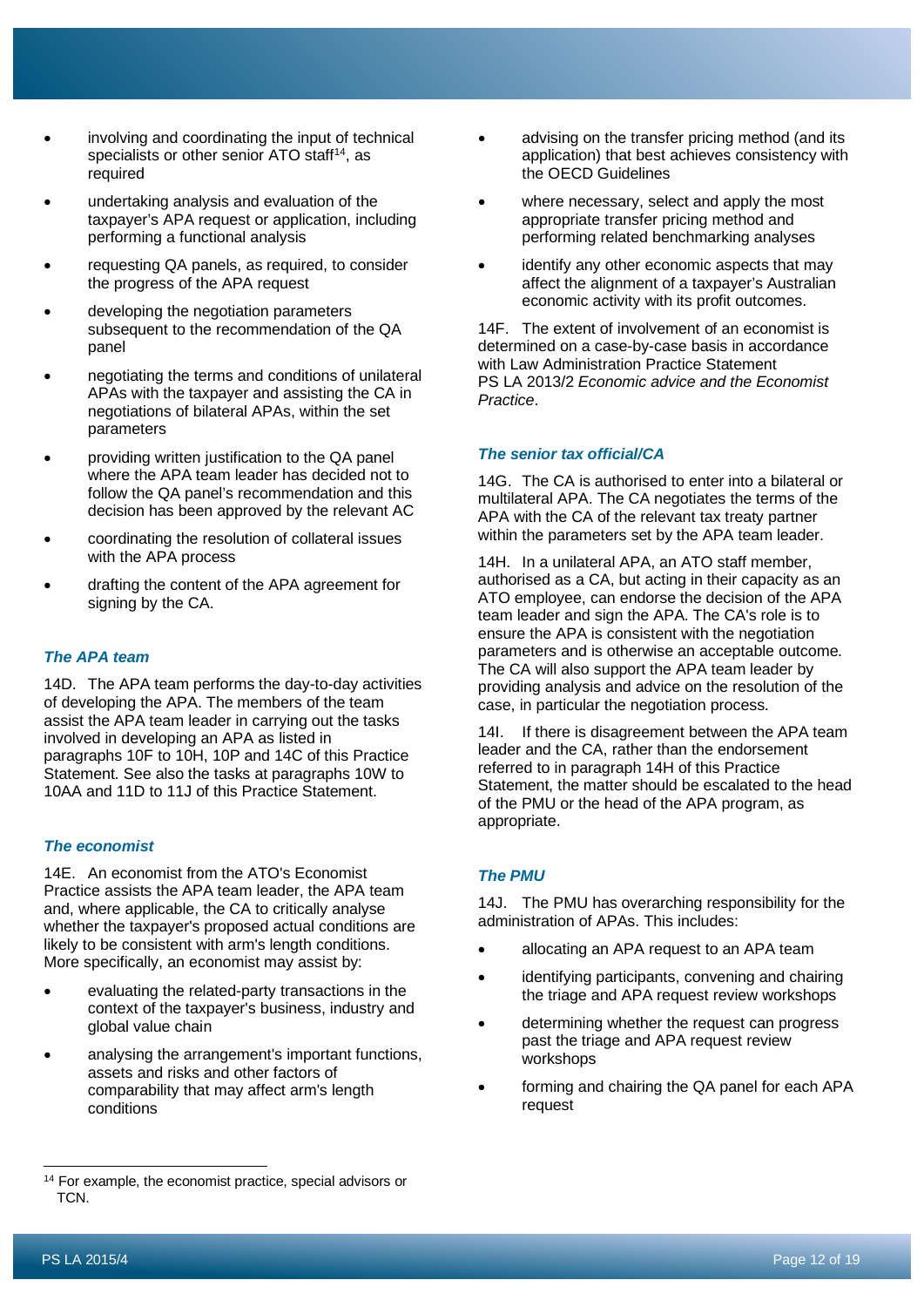- recommending negotiation parameters to the APA team leader at the QA panel
- assisting the APA team to decide whether a case is suitable for a flexible approach
- convening workshops to monitor the progress of an APA request and to assist teams in resolving any issues or to make key decisions.

14K. The head of the PMU reviews decisions regarding suitability for an APA if required.

## **15. When will the ATO apply the transfer pricing method used in an APA to prior income years?**

15A. Transfer pricing issues that arise in income years prior to the commencement of the APA should be treated as collateral issues (refer to section 13 of this Practice Statement).

15B. Where the principles developed in concluding an APA provide a reasonable basis, one approach to dealing with such issues may be to apply the principles or method used in the APA to the prior income years (roll-back).The APA team leader should consider whether the principles developed in concluding an APA provide a reasonable basis for a roll-back. This would depend on the availability of all relevant information in respect of the prior years and whether there are any material changes in the taxpayer's circumstances in those years.

15C. Any decision on whether roll-back is available for years prior to an APA is made on a risk assessment basis. APA team leaders considering roll-back, subject to the facts and circumstances of the particular case, should:

- not seek roll-back where the transfer pricing issues for prior years are rated as low risk under ATO risk assessment procedures
- be more likely to seek roll-back for a lesser number of years in the case of a voluntary APA request than it would be for a case resulting from ATO compliance activity
- be more likely to seek roll-back for issues rated as high risk.

15D. The APA team leader, the taxpayer and, where applicable, the audit team leader should agree how and when the prior years' issues should be resolved.

15E. ATO staff are to treat as a voluntary disclosure any amendment to prior years arising from roll-back where the following are satisfied:

- the ATO has not initiated compliance or risk activity with respect to the prior-year returns
- there is a need to amend a prior-year return as a result of providing information for an APA.

15F. If there are unresolved non-transfer pricing related issues arising in prior years, these should be addressed through an active compliance product.

# **16. What are the interactions between APAs and ATO audits?**

16A. An APA does not preclude a taxpayer from a risk review or audit (active compliance product) of its business overall. ATO staff are to treat active compliance products and APA development separately, unless the taxpayer's facts and circumstances are sufficiently similar to enable the methodology used in the APA to be applied to the income years under active compliance review.

16B. However, leaving aside the annual compliance review process (refer to section 12 of this Practice Statement), the ATO will not undertake active compliance in relation to cross-border dealings which are the subject of an APA unless it has reason to believe that the taxpayer has omitted or provided incorrect information that is material and relevant. Furthermore, the ATO will not duplicate in an active compliance product work already undertaken as part of the annual compliance review process.

16C. Where an APA does become part of the focus of an active compliance product, ATO staff may verify that the:

- taxpayer has complied with the terms of the APA
- agreed transfer pricing methodology has been correctly applied
- taxpayer's APA application and associated documentation reflect appropriately the material facts.

16D. ATO staff undertaking such active compliance products are not to consider the acceptability of the transfer pricing method agreed as part of an APA unless the omitted or incorrect information affects such matters.

16E. ATO staff are, generally, not to discontinue or postpone active compliance activity in respect of certain income years where the taxpayer applies for an APA in respect of subsequent income years.

16F. However, the active compliance product may be deferred or discontinued where all parties agree that the APA will assist in resolving these issues.

16G. The active compliance case manager, in consultation with the APA team leader, will make this decision after consideration of:

- the taxpayer's facts and circumstances
- any advice and recommendations from the APA team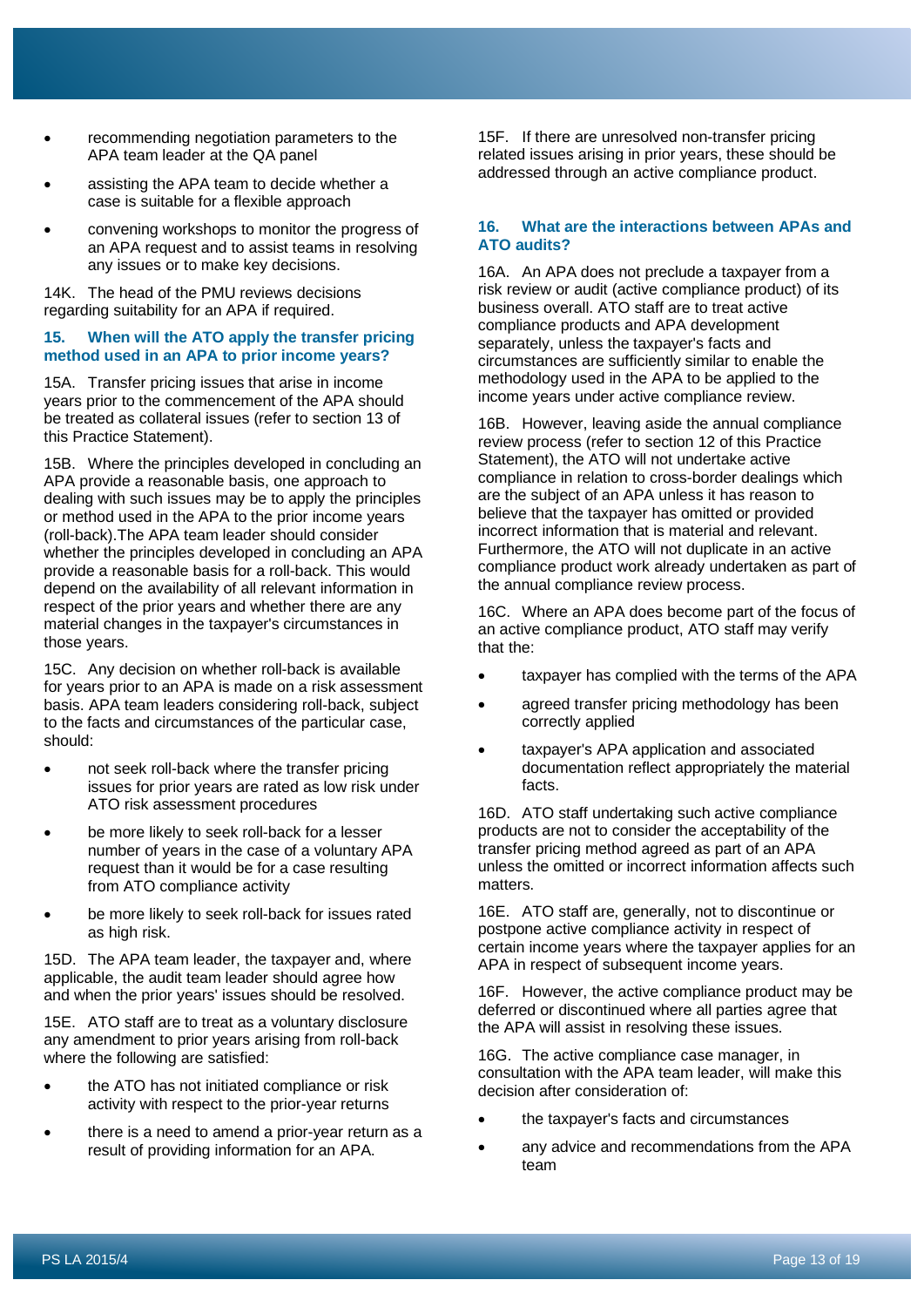- the cooperation and assistance provided by the taxpayer
- the stage of completion of the active compliance activity
- the issues in question
- the similarities between the facts and circumstances in respect of the income years under active compliance review and the APA request
- the relevance of information supplied as part of the APA request to the prior income years
- whether there is likely to be any significant differences between the outcomes under the active compliance activity and the APA and the reasons for any differences
- whether it is possible to finalise part of the active compliance activity and leave the issues related to the APA in abeyance
- whether entering into an APA will assist in resolving the issues in the active compliance activity.

# **17. What does the APA team do when they receive a renewal request?**

17A. While an APA renewal request goes through the same stages and steps outlined in this Practice Statement for an initial request, the APA team is, where appropriate and as much as possible, to streamline the process so as to reduce the time involved and documentation provided in dealing with such requests.

17B. The circumstances where it may be appropriate for the APA team to streamline an APA renewal process include:

- there have been no material changes to the covered cross-border dealings or the role of the Australian entity or entities within the global value chain
- there are no proposed changes to the terms of the APA
- it is unlikely there will be material changes to the dealings over the course of the period of the renewed APA.

17C. In a streamlined process, generally the APA team would only need to assure itself that:

- entering into an APA with the taxpayer is still appropriate, including the proposed APA producing arm's length outcomes
- the previous APA produced arm's length outcomes
- there have been no material changes to the covered dealings
- the updated benchmarks are appropriate
- the taxpayer has complied with the terms of the existing APA, as evidenced by the ATO's review of the ACRs lodged.

## **18. When might the ATO use independent experts?**

18A. ATO staff are to seek independent expert advice only in exceptional circumstances, for example, where all parties agree that a greater understanding of the relevant industry is needed. The APA team will discuss this aspect with the taxpayer in the triage step or application stage.

The APA team can share the expert's advice with the taxpayer. However, its release depends on finalisation of the ATO position in respect of the expert's advice and any confidential third-party information in that advice.

# **19. When might the ATO revise or cancel an APA?**

19A. Despite the cooperative environment built on mutual trust being an essential part of the APA process, taxpayers may in rare instances omit or not provide correct information.

19B. Where ATO staff have reason to believe that the taxpayer has provided information or made statements in relation to material matters that are false or misleading or has omitted matter(s) without which the information or statement is false or misleading, ATO staff are to review the APA with a view to determining whether it should be revised or cancelled.

# **20. What is the authority for entering into an APA?**

20A. The Commissioner can enter into a unilateral APA by virtue of the general power of administration conferred on the Commissioner by section 1-7 of the ITAA 1997.

20B. An authorised CA signs and enters into a bilateral or multilateral APA under the MAP Article of the relevant tax treaty.

20C. The Commissioner has delegated his power to act as a CA to officers in specified positions under written instruments. Those delegated officers have also authorised nominated officers to exercise the power as CAs on his or her behalf. This power includes the ability of the CA to negotiate an APA directly with the CA of a tax treaty partner.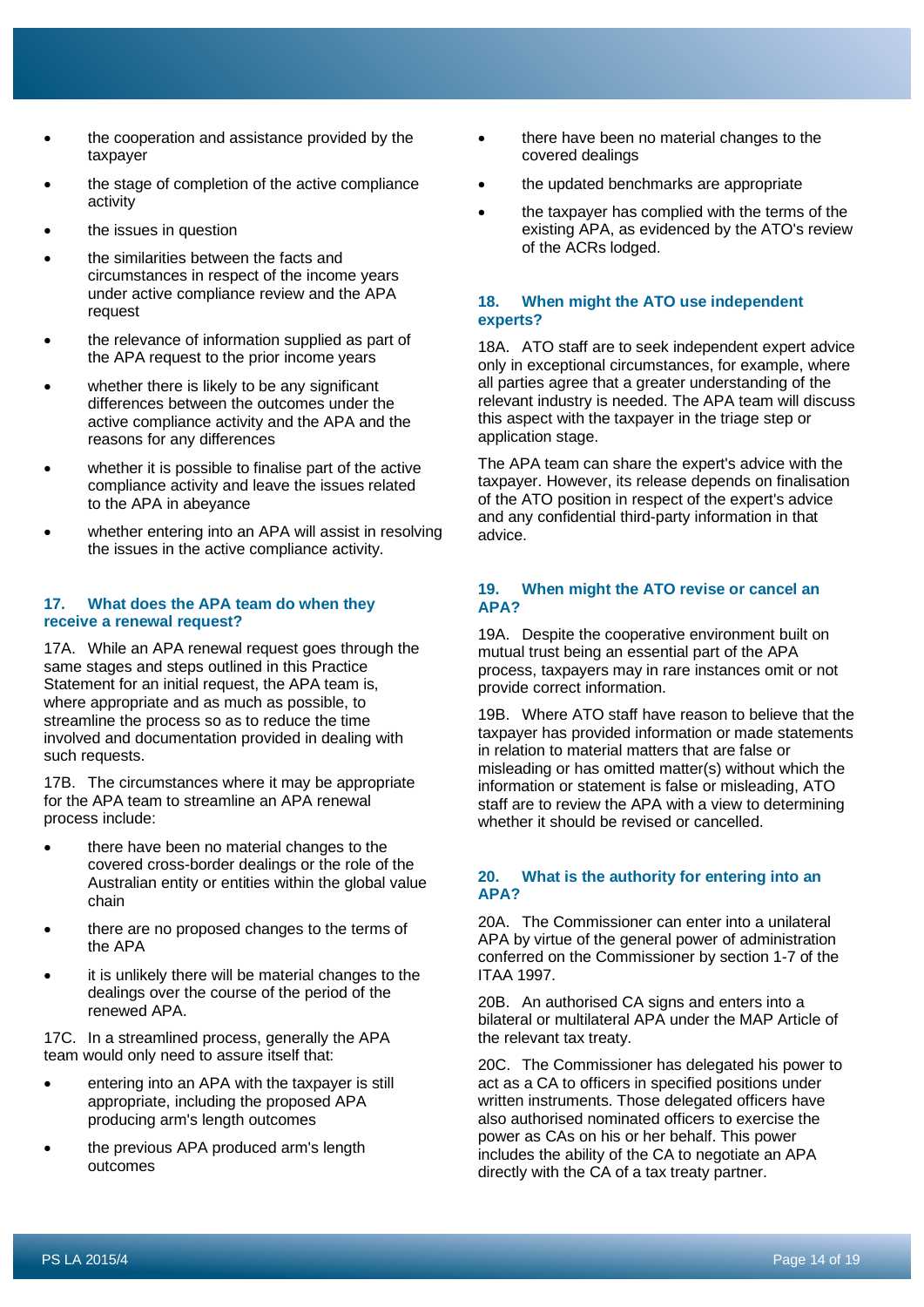# **21. Process map**

21A. An end-to-end map of the APA process is contained in Attachment 1 of this Practice Statement.

# **22. More information**

22A. For further information, refer to the web content on the [APA page](https://www.ato.gov.au/business/international-tax-for-business/in-detail/advance-pricing-arrangements/advance-pricing-arrangements/) at [www.ato.gov.au](http://www.ato.gov.au/)

| Date issued    | 23 July 2015 |
|----------------|--------------|
| Date of effect | 23 July 2015 |

|  | evise out-of-date references and make general<br>improvements to readability                                                                                                            |
|--|-----------------------------------------------------------------------------------------------------------------------------------------------------------------------------------------|
|  | Organisation for Economic Cooperation and Development, 2017, OECD<br>Transfer Pricing Guidelines for Multinational Enterprises and Tax<br>Administrations 2017, OECD Publishing, Paris. |
|  | TR 2014/8                                                                                                                                                                               |
|  | PS LA 2012/1<br>PS LA 2013/2                                                                                                                                                            |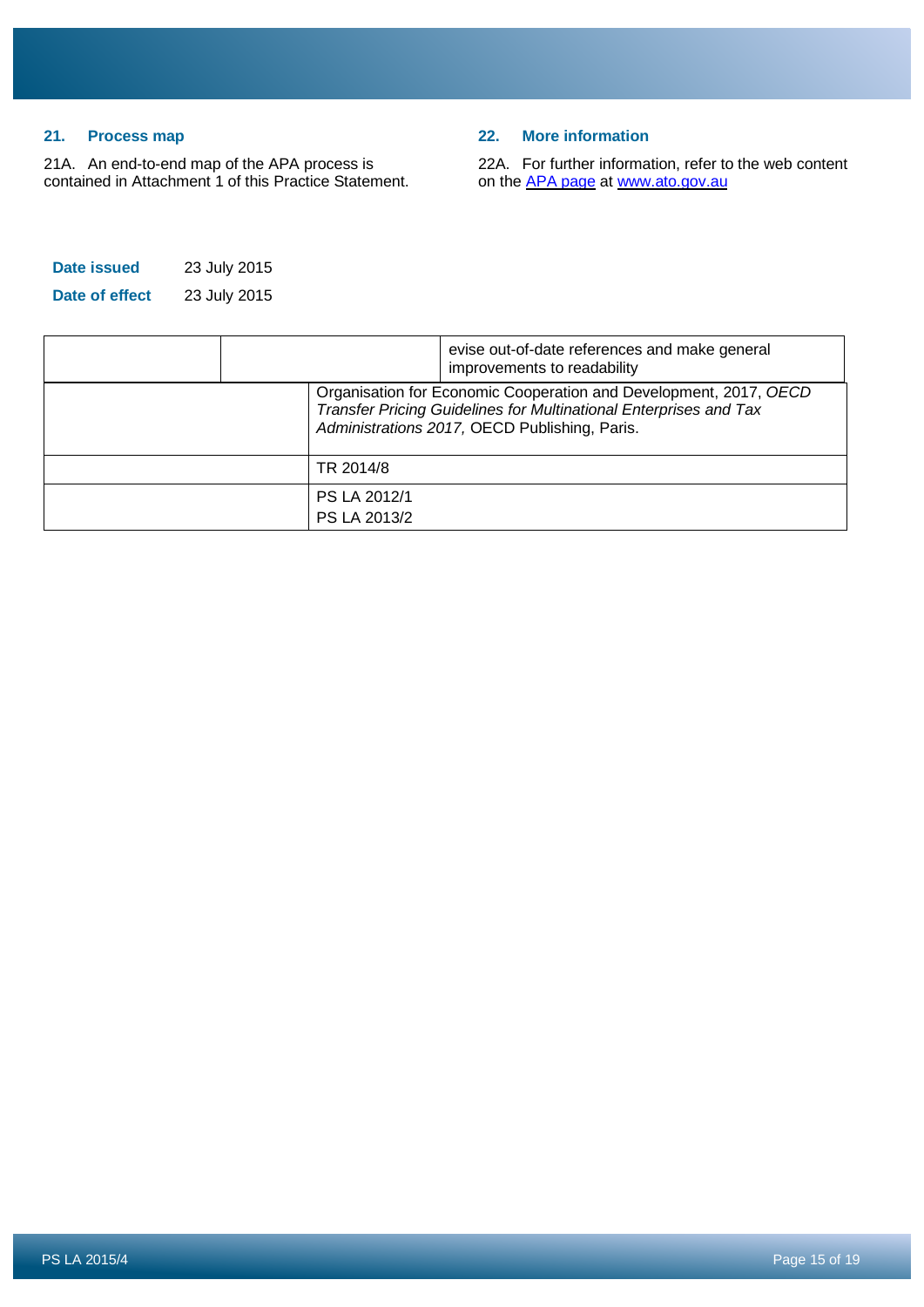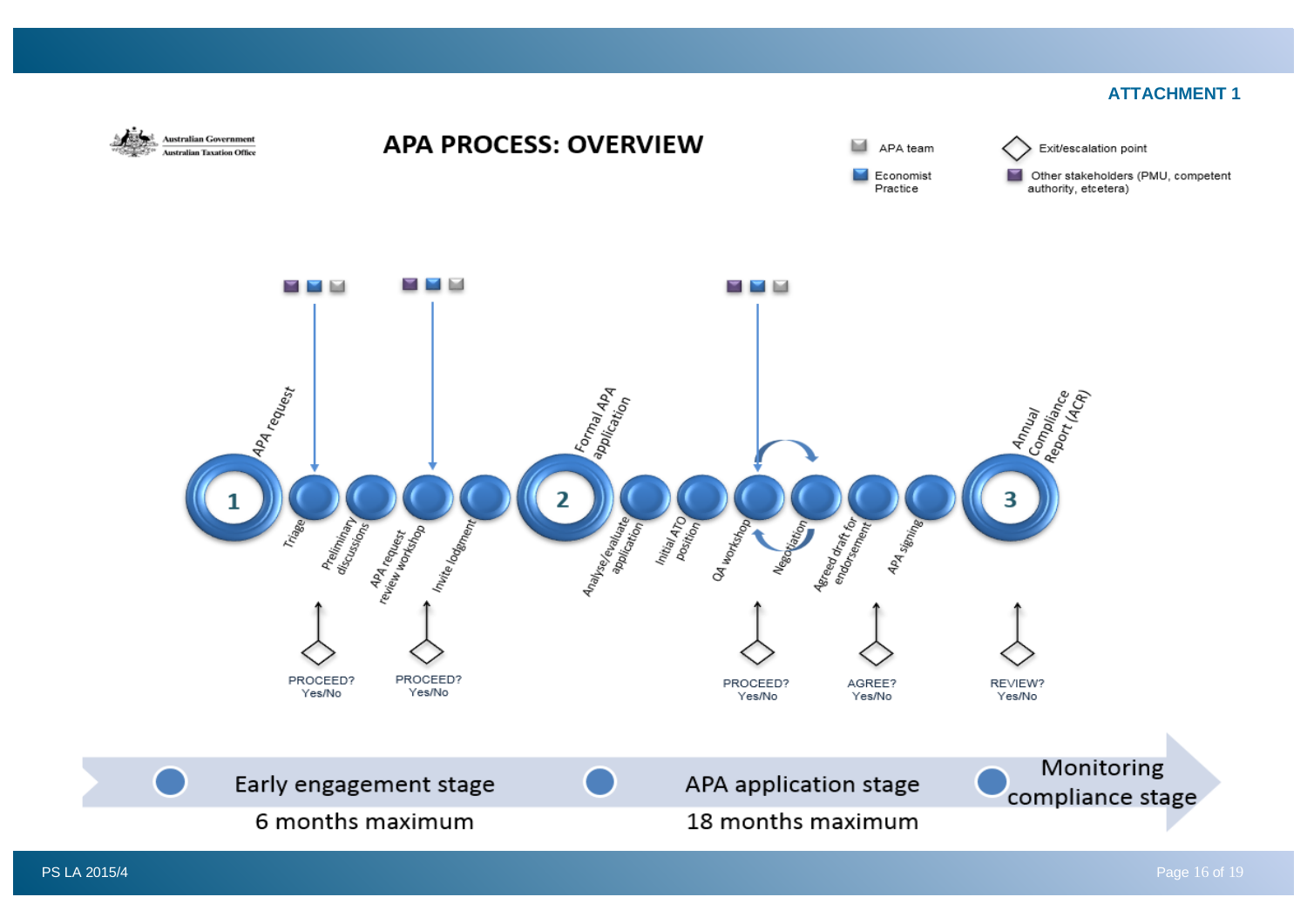APA process - Stage 1 **Applicant** . Commit to mutual roles/ . Taxpaver/advisor to provide . Provide additional information . Have resources available to . APA application lodged with responsibilities nternationalsGatekeeper@ato.gov.au summary of APA request if required prepare APA application agreed accompanying including: documentation · Ensure appropriate client . Focus is on timely. . Focus is on timely lodgment of • outline of application personnel in attendance comprehensive and relevant APA application with relevant · Sufficient information to · global group structure information/documentation information/documentation enable ATO to fully . Documentation to be provided · role of Australian entity in MNE understand the transactions · parties involved - Arrange discussions/meetings as and the context in which they • covered cross-border dealings required to progress application occur Contact ATO at · extent of all cross-border in line with agreed case plans dealings · Issues/concerns communicated • transfer pricing method and in a timely manner arm's length price · collateral issues **Preliminary discussions Triage workshop APA request review Accept into APA Program Formal APA application** workshop lodged **Invite lodgment** (Start) **ATO** Outline process, · Profile taxpayer and review . The scope of the APA . Review summary and any Advise taxpayer of outcomes - Acknowledge application objectives and summary information provided other information and decide: of APA request review . Commit to mutual roles/responsibilities · Process application in summary with a view to deciding: workshop • whether taxpayer will be accordance with draft APA information Agree on early engagement case plan and a draft plan • whether to invite CA to attend invited to lodge an APA . Invite lodgment of APA plan for completion of the APA required • any education and assistance application application · For bilateral APAs, advise tax • the scope of proposed APA, required for the taxpayer **Ensure involvement of appropriate specialists** treaty partner of the including dealings covered. • whether APA early engagement application . Ensure key ATO stakeholders attend (including CA) is to proceed term of APA, unilateral or " Consider whether exceptions in section 815-130 of the - whether collateral issues and/or bilateral other tax technical issues/risks ITAA 1997 apply · collateral issues to be require consideration addressed and the • Consider whether APA should be unilateral or bilateral • whether any further information appropriate mitigation . Identify information and documentation needs, is required for a further triage process including any key decision makers to be interviewed. • transfer pricing method preferred by the ATO Arrange discussions/meetings as required to progress application in-line with agreed case plans. · Ensure any issues/concerns are communicated in a timely manner

Public Groups & International - Advance Pricing Agreement (APA) early engagement process

Australian Government

**Australian Taxation Office**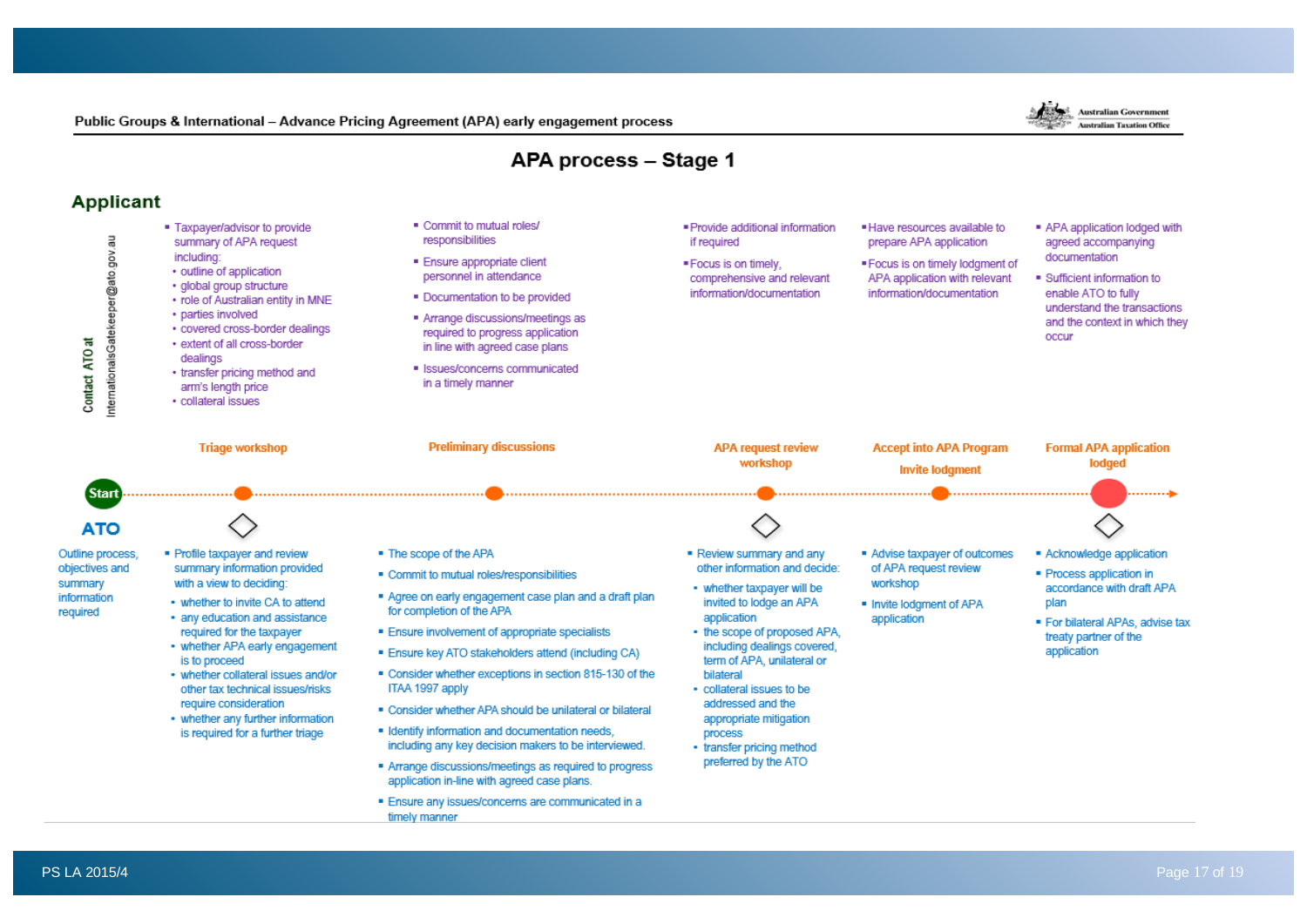

Public Groups & International - Advance Pricing Agreement (APA) early engagement process